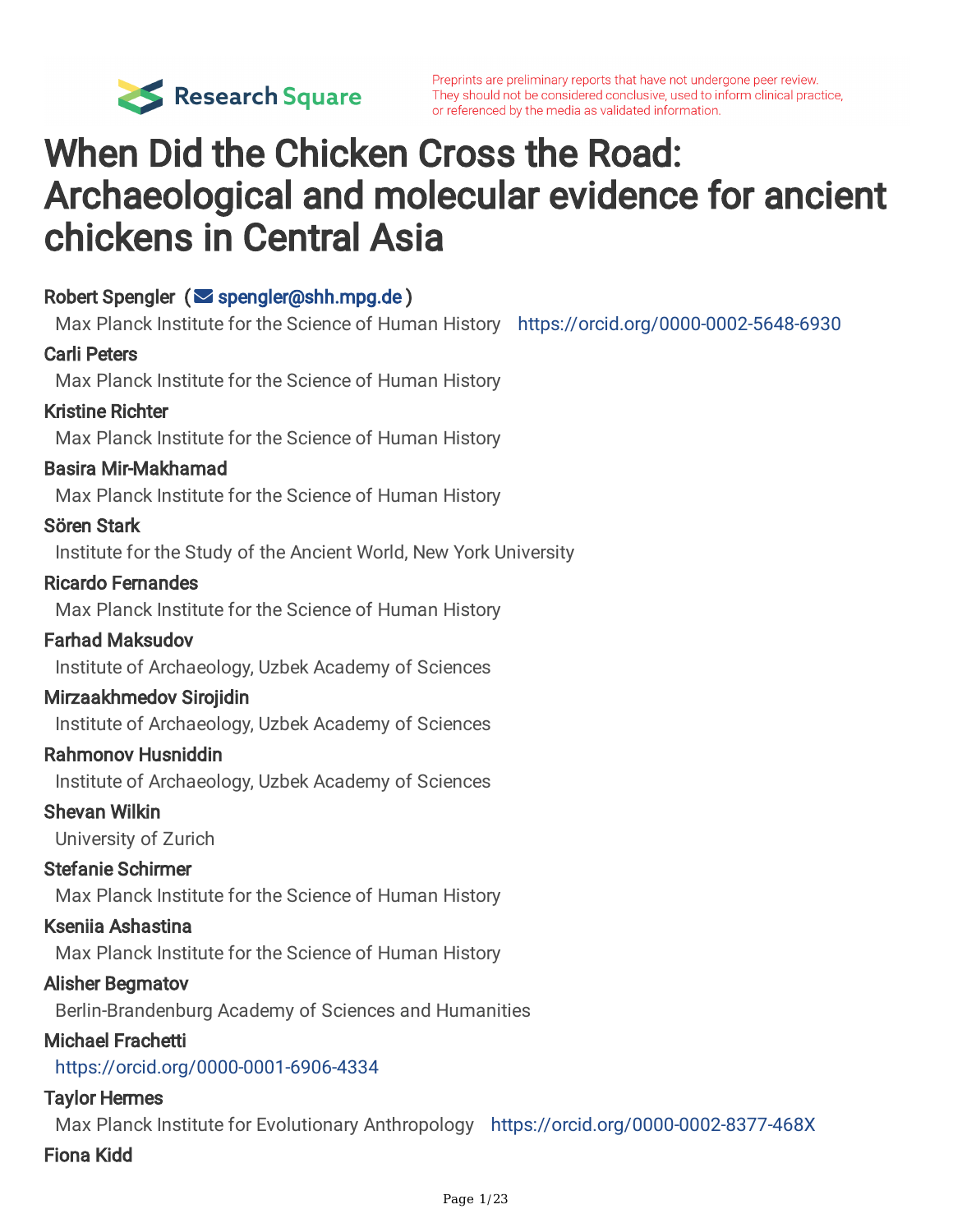New York University Abu Dhabi Andrey Omelchenko State Hermitage Museum Barbara Huber Max Planck Institute for the Science of Human History Nicole Boivin Max Planck Institute for the Science of Human History <https://orcid.org/0000-0002-7783-4199> Shujing Wang School of Art and Archaeology, Zhejiang University Pavel Lurje State Hermitage Museum Madelynn von Baeyer Max Planck Institute for the Science of Human History Rita Dal Martello Max Planck Institute for the Science of Human History

Social Sciences - Article

Keywords: Chicken, Poultry, Eggs, Eggshell, Zooarchaeology, Peptide mass fingerprinting, Zoroastrian, **Hellenistic** 

Posted Date: February 14th, 2022

DOI: <https://doi.org/10.21203/rs.3.rs-1340382/v1>

License:  $\odot$  0 This work is licensed under a Creative Commons Attribution 4.0 International License. Read Full [License](https://creativecommons.org/licenses/by/4.0/)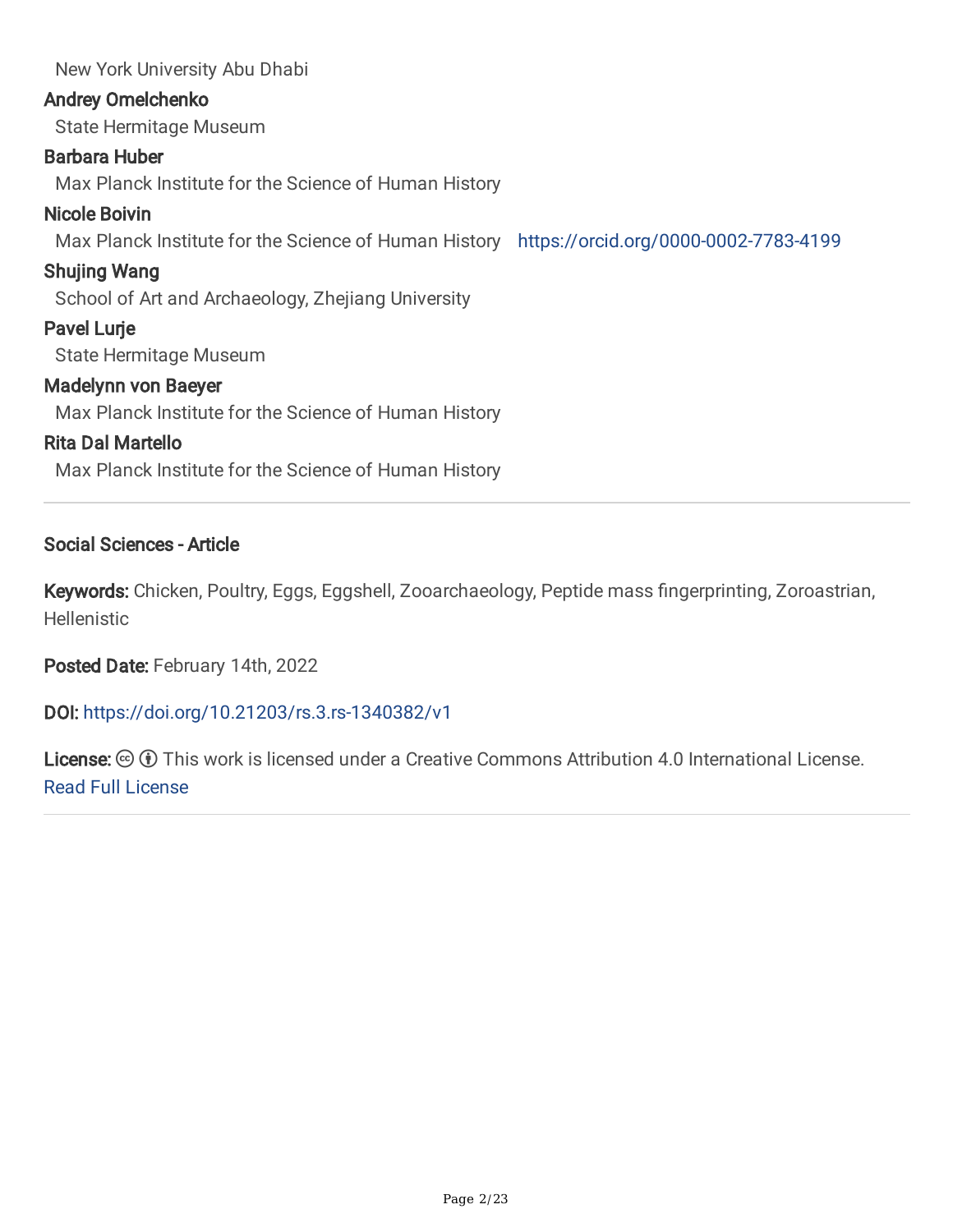## Abstract

The origins and dispersal of the chicken across the ancient world remains one of the most enigmatic questions regarding Eurasian domesticated animals1,2. The lack of agreement regarding the timing and center of origin is due, in large part, to issues with morphological identifications, a lack of direct dating, and poor preservation of thin bird bones. Historical sources attest to the prominence of chickens in southern Europe and southwest Asia by the last centuries BC3. Likewise, art historical depictions of chickens and anthropomorphic rooster-human chimeras are reoccurring motifs in Central Asian prehistoric and historic traditions4-6. However, when this ritually and economically significant bird spread along the trans-Eurasian exchange routes has remained a mystery. Here we show that chickens were widely raised by people at villages across southern Central Asia from the third century BC through medieval periods for their eggs and likely also meat. In this study, we present archaeological and molecular evidence for the cultivation of chickens for egg production from 12 different Central Asian archaeological sites spanning a millennium and a half. These eggshells were recovered in high abundance at all of these sites, suggesting that chickens were widely raised by people at villages across southern Central Asia from the third century BC through medieval periods and that they were an important part of the overall diet. Contrary to views that ancient peoples of Central Asia were primarily herding sheep, goat, and cattle, these data show that chicken was also important in the subsistence economy and that it was widely spread along the ancient Silk Road.

## Introduction

Debate over the origin(s) and spread of domesticated chickens (Gallus gallus spp. domesticus) has intensified in recent years with the introduction of genetic and molecular methods, reigniting old controversies over the enigmatic bird. For a summary of the domestication debates, as they currently stand, see Supplementary Discussion 1. Specialists agree that domestication traits evolved in the South Asian red jungle fowl (possibly involving hybrids of subspecies) somewhere across its expansive range from Thailand to India. Scholars have also argued for widely diverging dates and routes of spread, and some of this confusion comes from unclear identifications of birds in ancient art historical depictions<sup>3</sup> and overlap in morphological features of chicken bones with those of certain wild avian species. Additionally, brittle hollow bones and eggshells are far less likely to be preserved, recovered, and identified than those of other animals<sup>7</sup>. Further blurring the narrative of the early stages of chicken spread is the fact that pheasants (Phasianidae) and ducks (Anatidae) in China and geese (Alopochen aegyptiaca) in Egypt have, at times in the ancient past, been cultivated or heavily hunted. Biomolecular techniques, such as peptide mass fingerprinting and ancient DNA are uniquely poised to overcome these taphonomic and morphological obstacles to clarify one of the greatest remaining mysteries in the domestication and spread of Old World animals. In this manuscript, we illustrate the success of combining morphological analysis and peptide mass fingerprinting by identifying ancient chicken eggshell fragments from twelve archaeological sites in Central Asia spanning ca. 300 BC to AD 1220. The lack of eggshells from any older Central Asian archaeological sites hints to a rapid rise of egg-laying and chicken rearing across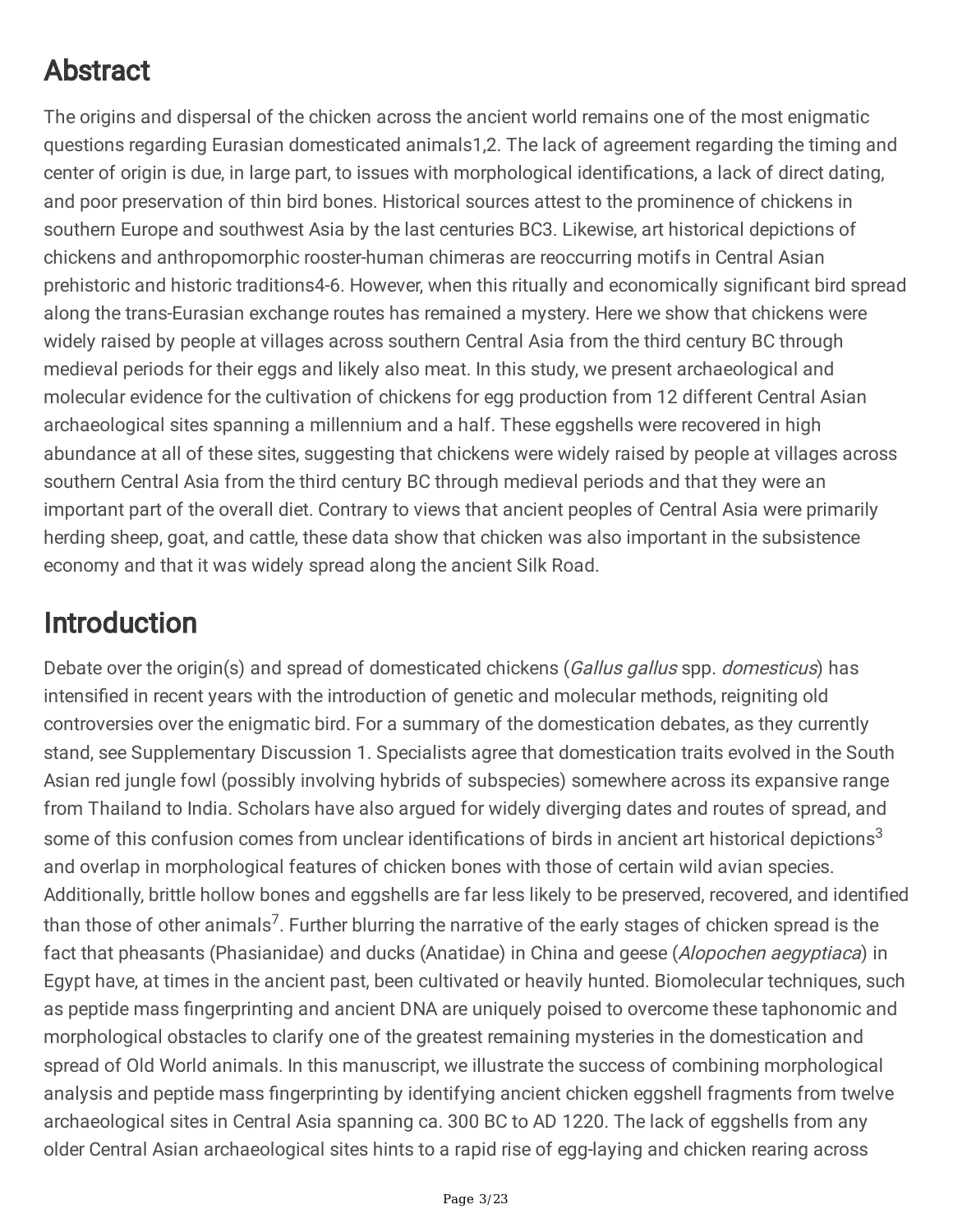Hellenistic and Zoroastrian West Asia, an economic tradition that appears to have remained prominent through the medieval period in this part of the world.

In a large-scale reassessment of the zooarchaeological material from the southern Levant, Perry-Gal et al.<sup>1</sup> argued that chickens occupied a symbolic and social domain prior to the Hellenistic period (fourth to second centuries BC), after which point their bones sharply rise in ubiquity and abundance in archaeological assemblages. One often-propagated claim is that the chicken served an entertainment role in cock fights before it took on its significant economic status, and some scholars have hypothesized that breeding sports birds may have segued into their role as food<sup>8,9</sup>. Historians have also suggested that the birds were a sacrificial animal for divination or an elite commodity for their plumage and as live caged displays prior to their rapid dispersal across West Asia<sup>10</sup>. They maintained a ritual role into the Roman period as attested from Classical texts and archaeological contexts. For example, at a second century AD shrine to Mithras in Germany an assemblage of more than 7,500 chicken remains was recovered<sup>11</sup> (the linkage between the chicken and a deity associated with Persian origins is unlikely to be a coincidence). Cicero mentioned their power of divination in *De Divinatione*<sup>12</sup>. The imagery of cock fighting also continued into the Greco-Roman period and accounts for many of the earliest chicken images in the Mediterranean, such as on coins from the Temple of Artemis at Ephesus, estimated to date to 625 – 600 BC<sup>9</sup>.

The sudden cultural shift in the role of the chicken to an important food source across the ancient world may have been tied into the development of more prolific egg-laying phenotypes. In this article, we present new evidence for a prominence of chicken egg production in Central Asia starting in the last centuries BC and continuing into the medieval period. The archaeological data that we present consist of fragments (1.5-4.0mm) of eggshells recovered from sediments in archaeological contexts at the core of the ancient Silk Road trade routes. The data come from Bash Tepa, an Hellenistic fortified site on the edge of the Bukhara Oasis (ca. 3<sup>rd</sup> century BC - 1<sup>st</sup> century AD), several occupation layers at Paykend dated from the Hellenistic (ca. 3<sup>rd</sup> - 2<sup>nd</sup> centuries BC) to medieval period (10<sup>th</sup> - 12<sup>th</sup> centuries AD), the medieval cities of Kafir Kala (7<sup>th</sup> – 9<sup>th</sup> centuries AD), Bukhara (9<sup>th</sup> – 11<sup>th</sup> centuries AD), Afrasiab (10<sup>th</sup> – 12<sup>th</sup> centuries AD), ancient Panjikent (citadel and main town, 5<sup>th</sup> - 8<sup>th</sup> centuries AD), Kok-Tosh or pre-Mongol Panjakent (9<sup>th</sup> - 12<sup>th</sup> centuries AD), Sanjar-Shah settlement (5<sup>th</sup> - 9<sup>th</sup> centuries AD) and the highelevation urban site of Tashbulak (10<sup>th</sup> - 12<sup>th</sup> centuries AD). We propose two hypotheses: 1) the rapid and widespread dispersal of chickens across the ancient world during the last centuries BC coincided with greater egg producing variants; and 2) poultry farming and egg production were an important and regular part of the economy in villages and urban sites across Central Asia from the Hellenistic through at least the Qarakhanid periods.

#### Rapid Dissemination across the Ancient World

Zooarchaeologists claim to have identified domesticated chickens at a handful of southwest Asian sites from contexts dating to the late second and early first millennia BC<sup>2,13</sup> (see Supplementary Discussion 2).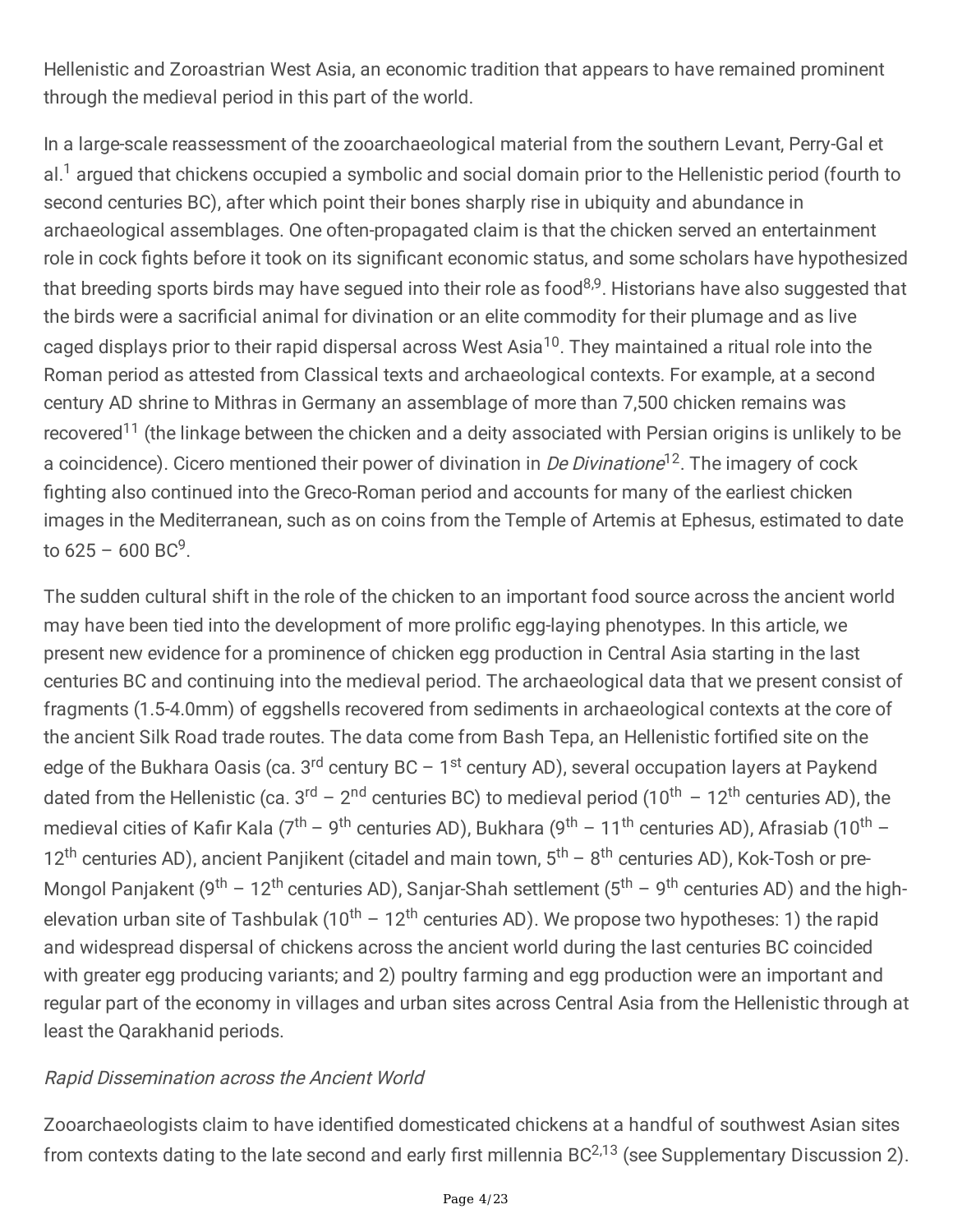However, these finds consist of one or two bones in assemblages of tens of thousands of animal bones. The earliest sites with identifiable chicken bones that appear in abundance are Tel Kedesh (last centuries BC<sup>2</sup>) and Maresha (4<sup>th</sup> - 2<sup>nd</sup> centuries BC<sup>1</sup>), both in Israel (Figure 1). Shortly thereafter, the bird is reported from archaeological sites in Japan and Korea - the Yayoi period (ca. 300BC - AD300<sup>13</sup>) and in England by the first centuries  $AD^{14}$ . One argument suggests that the species rapidly disseminated with the Macedonian expansion, another suggests that the expansion of the Persian Empire by Cyrus in 539 BC opened the long-distance exchange networks that allowed the chicken to cross the world<sup>7</sup>. Much of the contention over the earliest spread of chickens has focused on the reliability of pre-Hellenistic reports of the bird. For example, there have been many claims of pre-Ptolemaic chickens in Egypt, but the earliest indisputable evidence comes from the last centuries  $BC^{15}$ . Fascinatingly, the chicken appears to have spread via coastal routes to Central Africa prior to its dispersal in Egypt<sup>16</sup>. There are also a handful of early reports of chicken bones in Europe, pre-dating the Roman expansions. Historians have suggested that the chicken spread through the Mediterranean with Phoenician traders during the mid-first millennium BC, rising to prominence in the Greco-Roman period, when specialized poultry farms developed for the first time<sup>17,18</sup>. Chicken bones are a common feature at nearly all Roman sites, including ritual centers, villages, and farmsteads (Figure 1), and the Classical importance of chickens is well attested in textual sources.

## Results

## Archaeological Eggshells

Eggshells were recovered from all archaeological sites from central and southern Central Asia dating to later than the third century BC that our team has examined thus far. Additionally, shell fragments remain absent from any earlier occupation sites (bearing in mind that absence of evidence is not necessarily evidence for absence). The shell fragments were recovered from anthropogenic sediments using a 1.4mm geological sieve as part of the heavy fraction recovery portion of archaeobotanical studies. A summary of the recovered remains and the density of shell fragments in the sediments are presented in Table 1. The data used in this study come from 12 archaeological sites, broadly speaking, 11 of which are urban or village sites and have been associated with agropastoral communities. One additional site, LVD-HA-K7 (in the Bukhara Oasis), is a burial mound and was linked to a different population of people than those living in the urban sites. Interestingly, palaeoproteomics analysis of the eggshells from the burial mound suggest that they were not from chickens; all other tested eggshells were identified as chicken. Two archaeological sites date to the Hellenistic period, Bash Tepa and Paykend 1; both of which had eggshells in their sediments in relatively high densities, which were recovered from more than 50 percent of the sampled contexts. In Samanid and Qarakhanid period sediments, we recovered eggshells at even higher densities, being prominent in samples from Kafir Kala, Bukhara, Afrasiab, Panjakent 2, and Paykend 2 and 3. Collectively, these data suggest continual and regular deposition of eggshells across all sites and throughout the sediment accumulation period.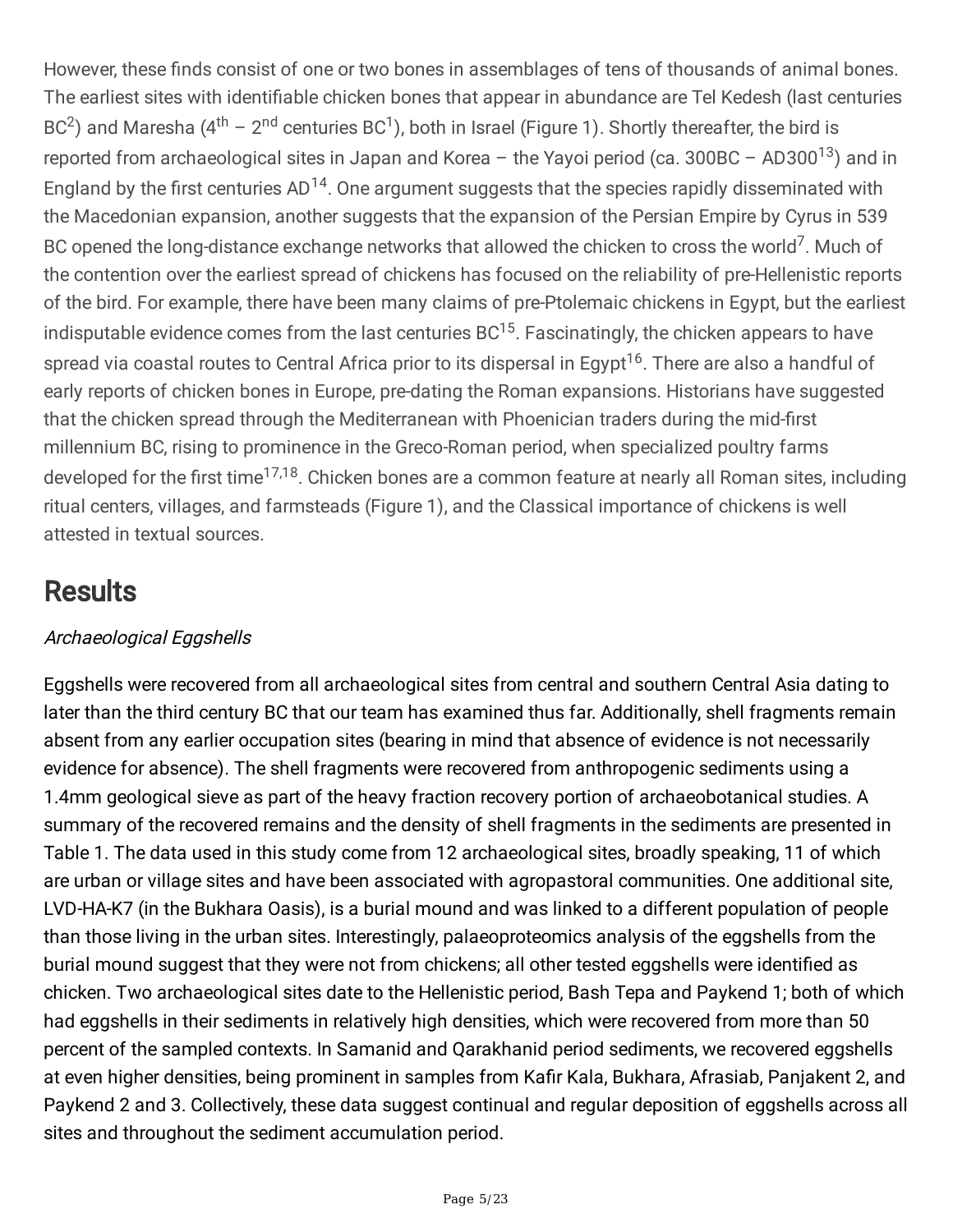| <b>Site</b>                       | Number<br>of<br><b>Samples</b> | Age of<br><b>Samples</b>            | Liters of<br>Sediment | Number of<br>eggshell<br>fragments | <b>Ubiquity</b><br>(samples with<br>eggshells) | Density<br>(eggshells<br>per liter) |
|-----------------------------------|--------------------------------|-------------------------------------|-----------------------|------------------------------------|------------------------------------------------|-------------------------------------|
| <b>Bash Tepa</b>                  | 30                             | 200-1 BC                            | 764                   | 460                                | 0.7(70%)                                       | 0.602                               |
| Paykend 1<br>(Citadel)            | 10                             | 3rd century<br>BC-5th century<br>AD | 350.5                 | 20                                 | 0.3(30%)                                       | 0.057                               |
| Panjakent<br>(Kainar-<br>citadel) | 9                              | 5-7th centuries<br>AD               | 116.5                 | 25                                 | 0.88(88%)                                      | 0.215                               |
| Panjiakent<br>(Main town)         | 11                             | 7-8th centuries<br>AD               | 264.5                 | 56                                 | 0.64(64%)                                      | 0.211                               |
| Sanjar-Shah                       | $\overline{5}$                 | 8-9th centuries<br>AD               | 65.5                  | $\overline{26}$                    | 0.8(80%)                                       | 0.397                               |
| Kuk-Tosh                          | 6                              | $9-12th$<br>centuries AD            | 79                    | 2,847                              | 0.83(83%)                                      | 36.038                              |
| <b>Bukhara</b>                    | 26                             | 9-12th<br>centuries AD              | 939.5                 | 871                                | 0.46(46%)                                      | 0.927                               |
| <b>Tashbulak</b>                  | 22                             | 10-12th<br>centuries AD             | 223.5                 | 95                                 | 0.23(23%)                                      | 0.425                               |
| Afrasiab                          | $\mathbf{1}$                   | 10-12th<br>centuries AD             | 255                   | 855                                | 1 (100%)                                       | 3.352                               |
| Paykend 2<br>(Shakhristan)        | $\overline{2}$                 | 10-12th<br>centuries AD             | 55                    | 101                                | 0.5(50%)                                       | 1.836                               |
| Paykend 3 -<br>(Rabat4)           | 20                             | $10-12th$<br>centuries AD           | 357.5                 | 90                                 | 0.5(50%)                                       | 0.251                               |

\* Paykend 1 and 2 represent the Citadel and Shakhristan II areas excavated during 2019; while Paykend 3 represents the neighboring medieval caravansary (Rabat-4). Samples from Kafir Kala and LVD-HA-K7 were handpicked and therefore not included in this table.

Table 1. Eggshell densities and ubiquities by site and date.

### Peptide Mass Fingerprinting

Peptide mass fingerprints were obtained for eggshell fragments from four archaeological sites, Afrasiab (n=5), Paykend (n=5), Bash Tepa (n=5), Tashbulak (n=1), and burial mound LVD-HA-K7 (n=2) (see Extended Data Table 2 for a detailed overview of the sample numbers, context information and identification). The majority of the samples (16 out of 18) were identified as chicken (Figure 4). The identification to G. gallus was confirmed with LC-MS/MS data to rule out a possible origin to a genetically closely related genus in the Galliformes family, such as pheasant (see Supplementary Table 1 and Extended Data Table 3). All of the chicken samples were from residential contexts. The only two samples not identified as chicken were from a non-residential context, burial mound LVD-HA-K7. One sample was identified as Anseriformes, based on earlier published markers<sup>19</sup>. The other has a low-quality spectrum more consistent with Anseriformes than chicken, but there were too few peaks present for confident taxonomic identification. Within Anseriformes, it is not possible to identify either sample to a more precise taxonomic level, since the majority of the MALDI peptide markers published are identical in all studied species from this order<sup>20</sup>.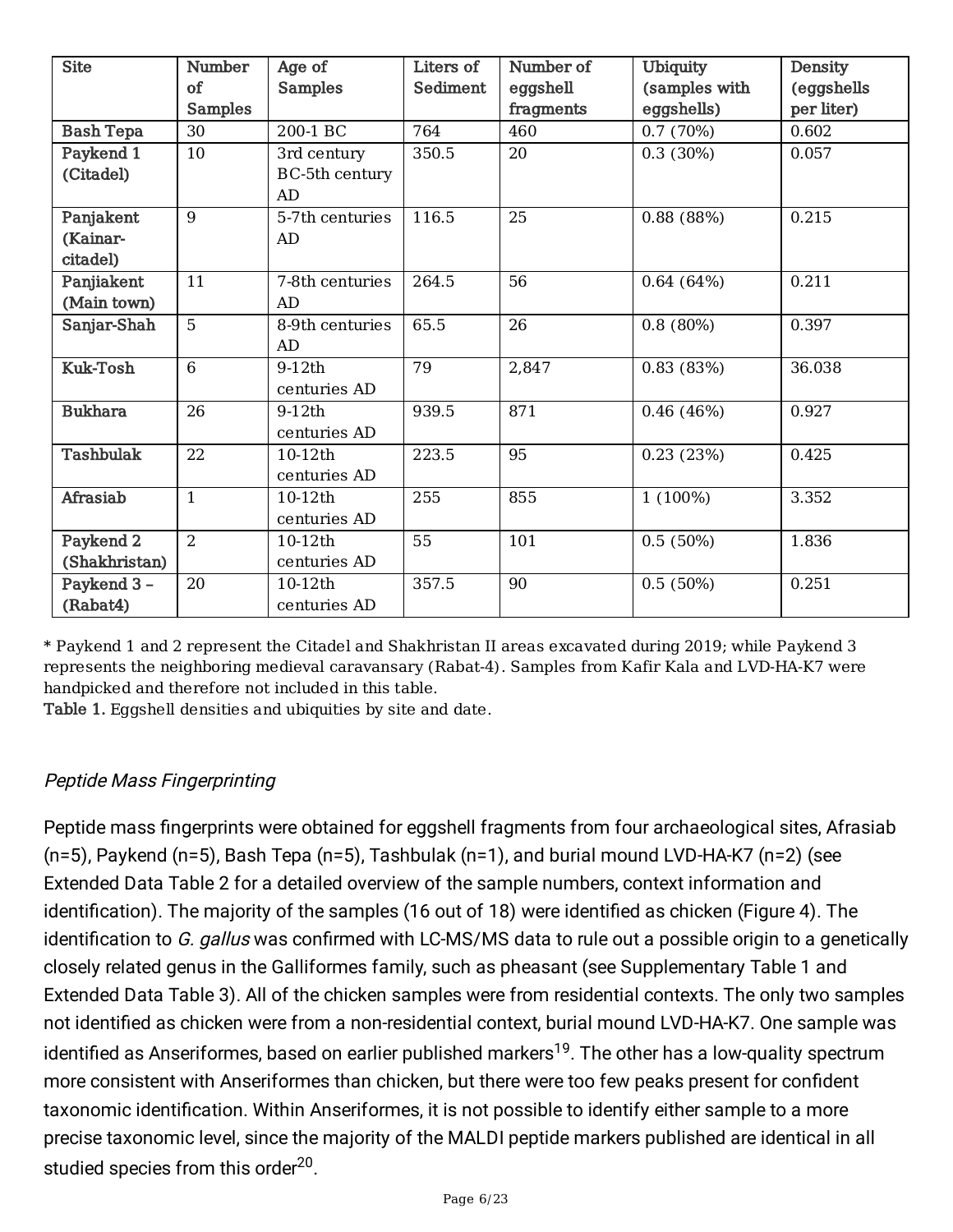## **Discussion**

## Evidence for Non-Seasonal Egg Laying

We argue that the data in this manuscript provide strong evidence, not only for the rearing of chickens for eggs, but also for a prominence in egg production across a significant portion of the year. We present evidence for ancient chicken eggshells from 12 different archaeological settings, spanning a period of a millennium and a half. More informatively, eggshells were recovered at high ubiquity from these sites, meaning they were located in most of the stratigraphic layers and archaeological contexts that we examined. It is well-established by archaeobotanists that artefacts recovered in many different archaeological contexts are more likely to represent frequent-occurrence events, as opposed to seasonal or semi-annual events<sup>21-24</sup>. In archaeobotany, this reasoning is often applied to grain chaff, suggesting that high ubiquity of remains likely represents a situation where a household processes grain daily and stores the crop in its chaff, as opposed to one seasonal grain threshing event and the storage of grain in a cleaned state. The same reasoning applies to the eggshells in these assemblages – their abundance and ubiquity, not only illustrate their importance in the dietary economy, but also their regular use as a daily or common food over much of the season. The wild reproductive cycle of a chicken progenitor consists of one brood of eggs a year, with a clutch of less than 6 eggs<sup>7</sup>. We suggest that, our identification of eggshells is evidence that these chickens had lost their habits of reproduction from the wild and were producing eggs at a regular rate for a significant part of the year.

While few archaeological projects have specifically sought out eggshell fragments in anthropogenic sediments, they are occasionally reported. However, evidence from before the first century BC for chicken eggs is completely lacking. Eggshell fragments were reported from Roman Mons Claudianus in Egypt, and Van Neer et al.<sup>25</sup> argued that the prominence of medullary bones at the Roman site of Berenike is indicative of an egg-focused chicken industry. Evidence for egg production in Roman Britain comes from tablets found at Hadrian's Wall, noting receipt of, among other items one or two hundred eggs (chickens are among the other listed items<sup>26</sup>). More informatively, eggshells have been identified at 38 Roman period sites in Britain<sup>27</sup>; using a combination of SEM and peptide mass fingerprinting identification techniques, the eggshells from the amphitheater at Chester, Cheshire (AD 70-80), were identified as chicken<sup>26</sup>. Further evidence for egg production in the Roman period comes from Diodorus of Siculus, who mentioned a way to incubate chicken eggs. Columella<sup>18</sup> (Book VIII: II:3-8) discussed specialized chicken farmers and suggested that certain kinds of chickens were better for cockfighting and others for egg laying. Some of the breeds he mentions appear to have originated on islands, and may have already diverged through insularity over the previous few centuries. He specifically references a form of poultry from Adria, near modern-day Venice; the Adrian chicken is also noted by Pliny the Elder $^9$ . Aristotle's $^{28}$ famous chicken embryo evo-devo studies may further attest to the prominence of eggs in ancient Greece. Eggs are mentioned in Apicius' Cook Book<sup>29</sup> (Book 6, chapter 248:2-3). Pliny claimed that the best birds could lay daily, but most historians agree that this is a significant exaggeration, as were many of Pliny's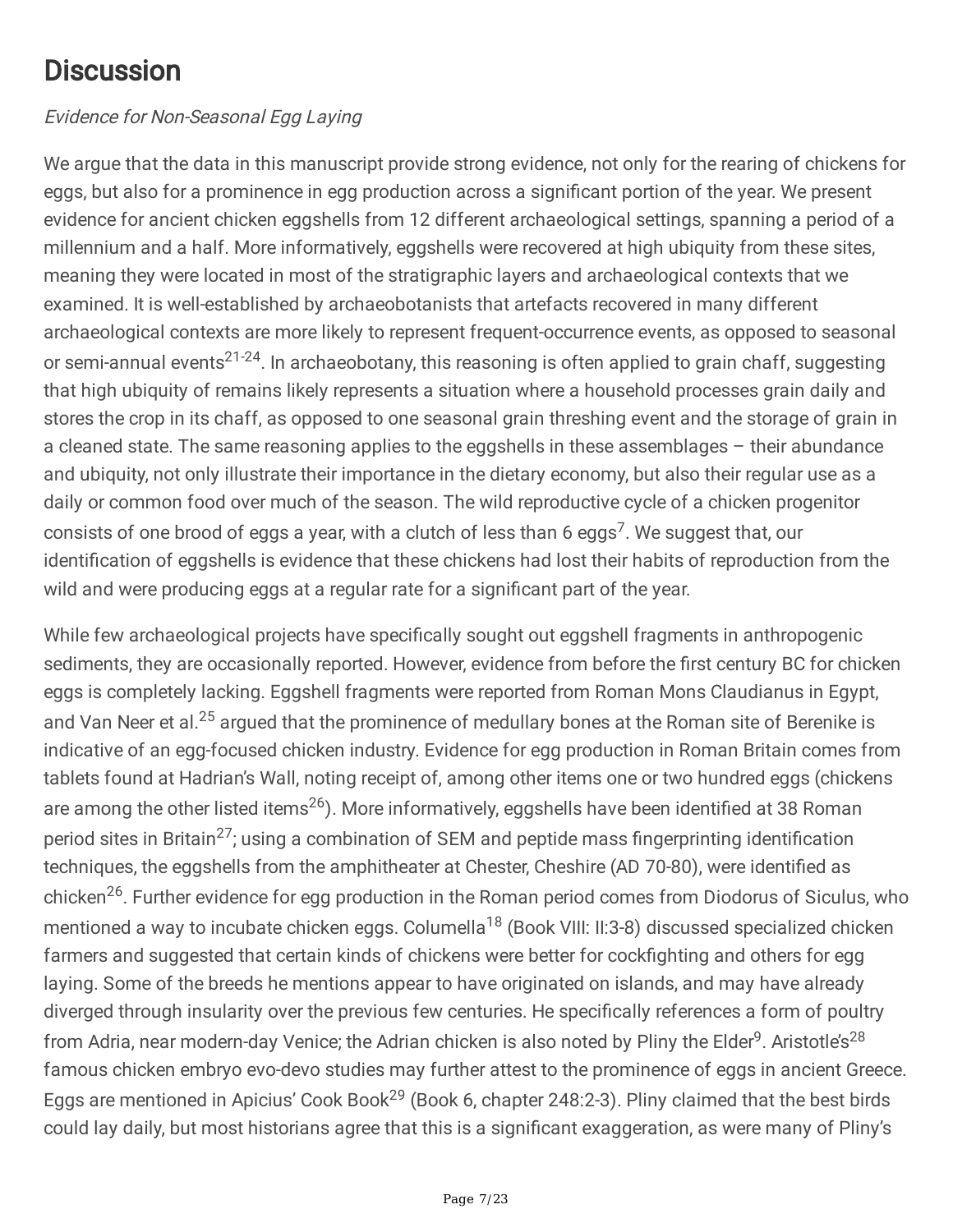claims<sup>30</sup>. Additionally, Varro<sup>31</sup> (Book III, 481) discusses how to care for hens when they are laying and further illustrated the prominence of chicken egg production by the early Roman period.

As a final line of evidence for a deeper legacy of egg-laying chickens in West Asia, historical landraces or ecotypes attest to a long legacy (stretching back at least for several centuries) of egg-laying chickens. Genetic studies suggest that there has been long-term isolation and maintenance of insular breeds in remote areas of Iran and Turkey<sup>32,33</sup>. This deep continuity of egg-laying breeds may suggest that the traits of many reproductive cycles within a season evolved before the dispersal of chickens into Europe. That said, the rapid and ongoing extinction of ancient landraces in southwest Asia is evidence that recently developed (within the last century) breeds are far more productive than the ancient ones<sup>32</sup>. In fact, modern commercial poultry production has largely erased the genetic legacy of ancient chicken landraces or ecotypes globally, further complicating studies of the origins and dispersal of this enigmatic animal<sup>34</sup>.

## The Rise in Symbolic and Economic Prominence of the Chicken in Central Asia

Specialization in chicken farming and the focus on breeds and large-scale egg laying, as described by Columella, did not continue in Europe after the Roman period and was not resurrected until the early nineteenth century<sup>9</sup>. In medieval Europe the chicken took on the role of a barn-yard scavenger and may have been of some economic importance to members of lower socioeconomic status; during the early nineteenth century, the prominence of chickens in Europe again rose and specialized poultry farms developed. The situation in Central and southwest Asia appear to be different – we report the presence of chicken eggs in high ubiquity, density, and abundance at all sites that we studied for this paper through the medieval period. The rooster is extremely prominent in Zoroastrian imagery; although, so are mythical birds, such as the Sogdian hybrid bird priests and phoenix with ribbons. Zoroastrian texts make reference to the cock as the Herald of the Dawn<sup>35</sup> or the Guardian of Good against Evil<sup>36</sup>. Also, while not necessarily a chicken egg, the world-egg myth is a prominent feature in Zoroastrian belief, as with other Proto-Indo-European traditions<sup>37</sup>.

One of the earliest and most vivid examples of this imagery in Central Asia was recovered in 2014 by the Karakalpak-Australian Expedition in the form of a wall paintings in the royal contexts of Akchakhan-kala, depicting a characteristic motif of two opposing human-headed roosters in the middle of performing a Zoroastrian ritual (first century BC - first century AD $^{38}$ ). The image is the earliest representation of figures from the Avestan pantheon, and has led some scholars to suggest stronger Central Asian roots in the origins of the rooster-worshiping cult<sup>4,38</sup>. The hybrid bird-priest motif represents an assistant of Sraosha and is said to be a rooster that can predict the coming of dawn, waking up the religious practitioners to fulfil their duties (Vendīdād XVIII, 14-15 and 22-23<sup>6</sup>). Rooster priest are prominent on Sogdian funerary couches, such as the depiction of two Zoroastrian rooster priests at a fire temple from the Shelby White and Leon Levy Collection at the Met (6<sup>th</sup> century AD)<sup>5</sup>. There are also two rooster priests depicted in relief on Lord Shi's sarcophagus, each with clear leg spurs (AD 579; Figure 2h). On a similar sarcophagus, Yu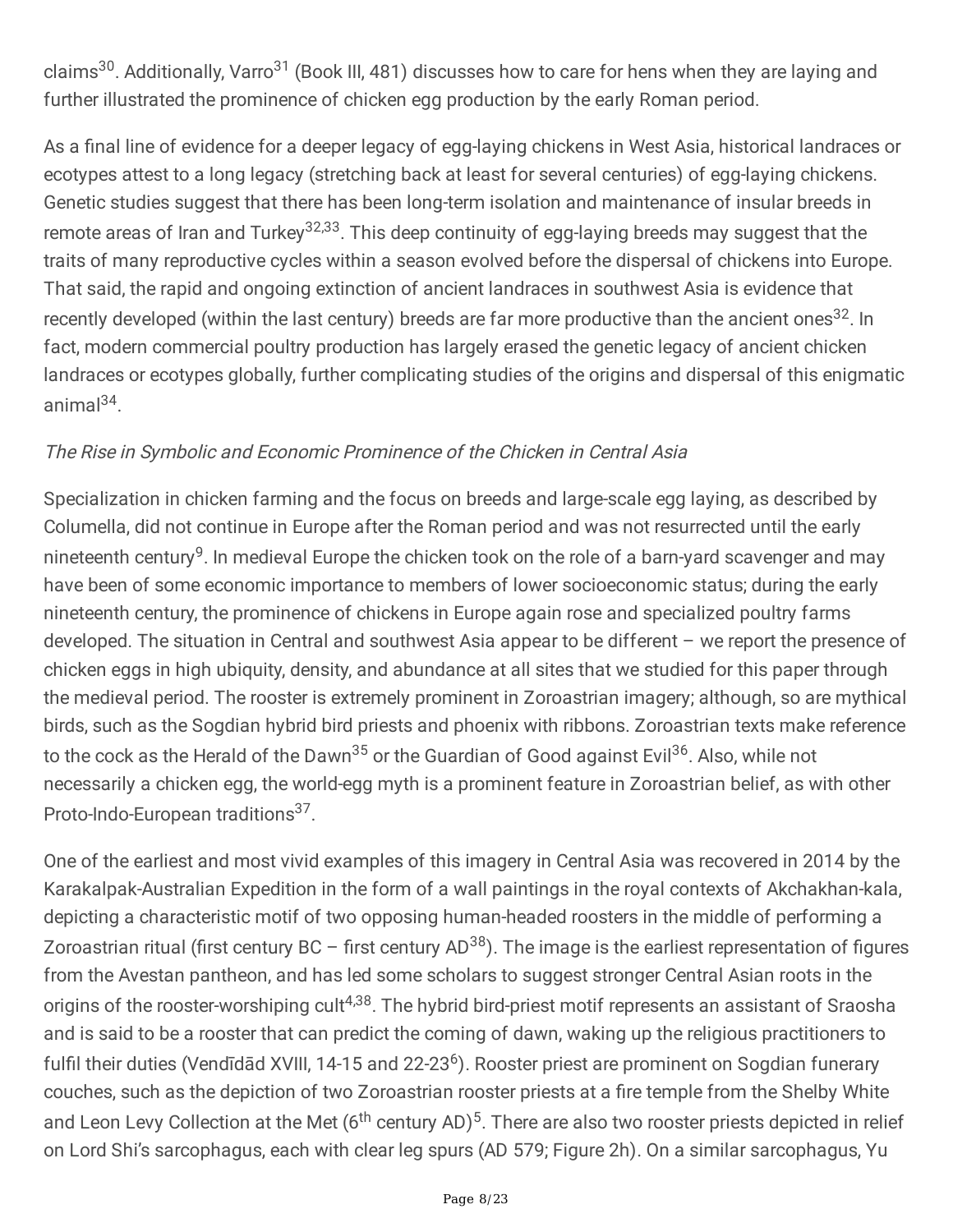Hong's (AD 592), also from Xinjiang, the tails are clearly "cock-like"<sup>39</sup>). Two rooster priests also flank a fire on An Jia's tympanum above the doorway to the funerary chamber<sup>39</sup>. Ancient Chinese depictions of funerary birds, identified as phoenixes or vermilion birds, invariably have clear features that link them in style to pheasants, whereas Central Asian funerary birds have up-turned tails and leg spurs like roosters. The clear representations of leg spurs on most of the rooster priest chimeras, verifies that they are Galliformes. In Aramaic document C-1 (line 13) from ancient Bactria, dated to the month of Kislev of the 1<sup>st</sup> year of Artaxerxes V (the usurper Bessus, November - December 330 BC), among the supplies provided to Bessus as he passed from Bactra (modern Balkh) eastward to Varnu, were 30 chickens (in addition to five geese, 33 lambs, 133 sheep, one donkey, four bovines, one calf, one horse, as well as oil, wine, flour, etc<sup>40</sup>).

The earliest report for chickens in Central Asia currently comes from bones recovered at the site of Kyzyl Tepa, dating between the sixth and fourth centuries BC in the Syrkhandarya region of Uzbekistan<sup>41</sup>. Identifications of the Kyzyl Tepa zooarchaeological remains were conducted separately by Pam Crabtree and Norbert Benecke, both of whom identified chicken bones in the assemblage. However, they represent the lowest abundance of any domesticated food animal (NISP = 12 out of 2,900) and are not even presented in the summary table for domesticated animals in the study. Notably, wild goose bones are more abundant in the assemblage than chickens<sup>41</sup>. Other evidence for early chickens comes from a coin produced around 300 BC depicting the Satrap of Bactria, Sophytes, which is an Indian name – possibly suggesting links to the south (Figure 2c). The coin was minted in a Greek style, depicting a rooster on one side. Faunal studies from the 2012 excavations at the site of Ulug-Depe in Turkmenistan resulted in the identification of chicken remains from the last phase of occupation at the site (Pre-Achaemenid and Achaemenid (Yaz II) 1100-329  $BC^{42}$ ). While these remains have not yet been directly dated, it is informative to point out that they are absent from all earlier layers at the site. Wooden slab documents recovered from a military guard tower or postal station near the Silk Road town of Dunhuang, dating to 62 BC mention the import and export of chickens<sup>43</sup>. Also discovered in Xinjiang, faunal remains from Yuansha Gucheng have been reported to contain chicken bones dating to the third or fourth centuries  $AD^{44}$ .

Chicken bones have also been reported at the medieval Islamic capital of Shahr-e Gholgholah, located at 2,600masl in the Bâmiyân Valley of Afghanistan<sup>45</sup>. Two roosters were also depicted flanking a fire alter in Temple B in Surkh-Kotal, Afghanistan, dating to the second century AD<sup>39</sup>. Two half-bird creatures were also said to have once flanked an image of Mithras on the two Buddhas of Bamiyan 46 . Further south, at the Iranian site of Dasht Qal'eh, chicken bones have been reported from layers dating to the fifth or sixth centuries AD, but other large (non-chicken) bird bones were also recovered, identified as pheasants, waterfowl, and raptors<sup>47</sup>. Lerner <sup>48</sup> compiled Sasanian (7<sup>th</sup> – 8<sup>th</sup> centuries AD) stamp seals with rooster depictions, which she argues had apotropaic functions. One of the key cookbooks that has survived from the Golden Age of Islam, which was originally compiled in Syria for the Ayyubid rulers, is the Kitab al-Wuslah ila l-Habib fi Wasf al-Tayyibat wal-Tib (Scents and Flavors the Banqueter Favors). This book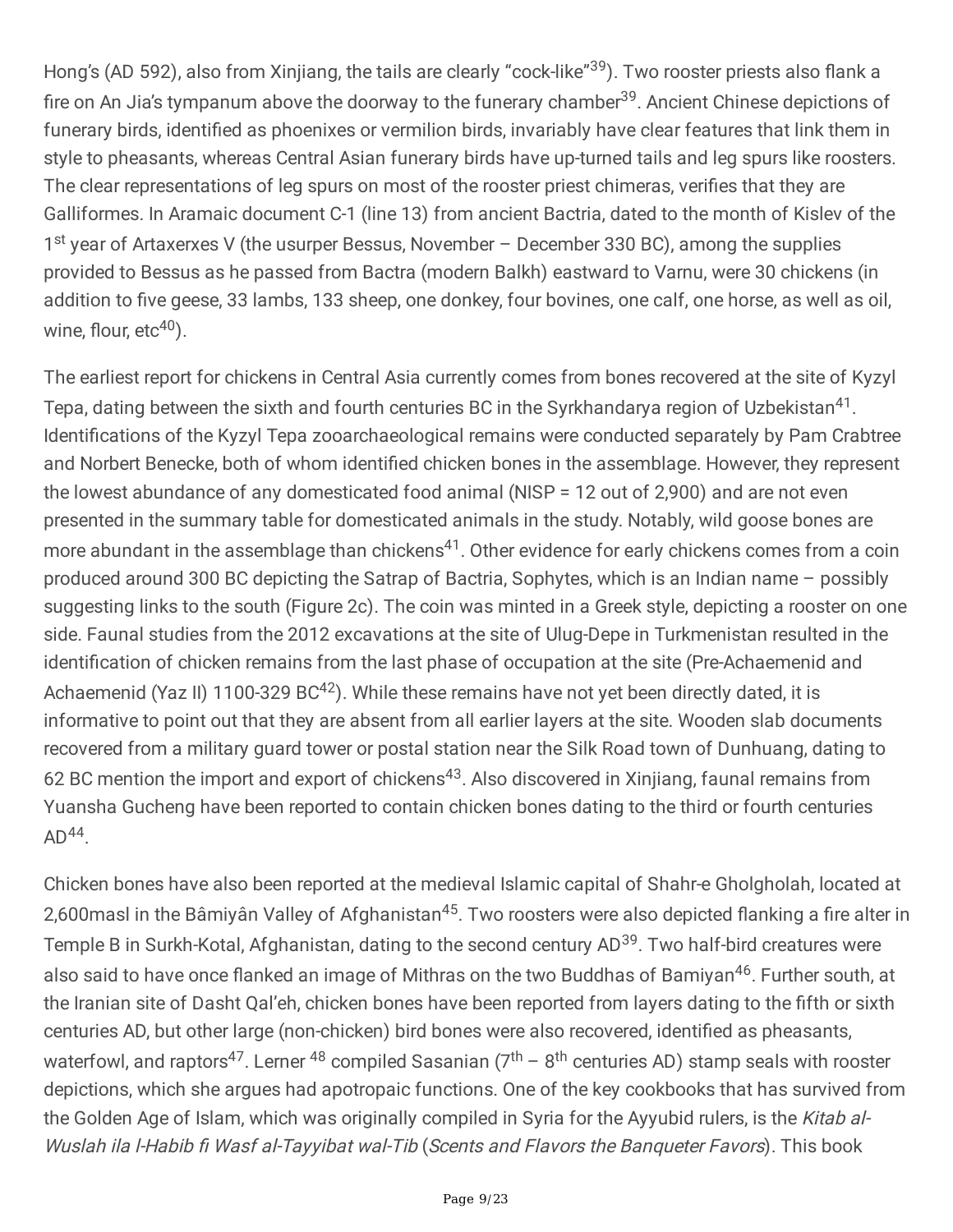contains 635 recipes and medicinal concepts, such as presenting ways to balance the humors, and idea popular from Europe to East Asia by this time<sup>49</sup>. Eggs merit a special section in this book, which contains thirty-eight types of egg-based dishes. Chickens and eggs remain prominent in Central Asian imagery through the medieval period, one example is provided in Figure 2, with a fired clay egg on display at the Arc Museum in Bukhara, dated to sometime between the 10<sup>th</sup> to 12<sup>th</sup> centuries AD.

Linguistic evidence also suggests recent links between the bird, as it spread across West Asia. The common Iranian word for "chicken" is \*kr*Ika*- (Avestan kahrka-, Middle Persian kark, Ossetic kark, Wakhi kark, etc), which is explained as phonosemantic formation meaning "cackling one", the similar Indo-European formation sometimes means chicken too (Tocharian kraṅko, Greek kérkos, old Slavic kur<sup>ъ</sup> for rooster), and sometimes other birds (Old Indian *kr⊠kāra* for partridge<sup>50</sup>). The word for rooster such as Persian xurōs is derived from another root meaning to cry. In many modern languages the hen retaines the meaning of "bird" in general, e.g. Tajik *mury* or Uzbek *paranda*. The word for "chicken" (Sogdian cwz'kk, Persian jujeh, etc) is again onomatopoetic.

## **Conclusions**

Chickens and chicken eggs have been an important aspect of Central Asian culture and economy for more than two millennia. Beyond a source of food, archaeological evidence has firmly established that the chicken, specifically the rooster, has long been a symbol of virility in Inner Asia, and, to the Zoroastrian faith, the rooster represents a spirit that calls at dawn to praise the triumph of light over dark in the eternal struggle between night and day. This domesticated bird's importance at the heart of the Silk Road may have facilitated its rapid dispersal across two and a half continents by roughly two millennia ago. In this manuscript, we present evidence for regular consumption of chicken eggs at many of the largest urban centers of medieval Central Asia, including Afrasiab, Paykend, Panjikent, and Bukhara. We also discuss new finds from the ancient mountain village of Tashbulak and the Hellenistic fortified sites of Paykend and Bash Tepa. The earliest clear evidence for non-seasonal egg laying dates to the Hellenistic period, at which time the more productive birds were already present across Central Asia and the eastern Mediterranean. By the Roman period, specialized poultry farms existed in southern Europe and northern Africa. However, the role of the chicken in Medieval Europe switched to that of a farm-yard scavenger; whereas across Central and southwest Asia, during the Golden Age of Islam, chicken egg production appears to have remained important and continued on a large scale in cities and villages. Chickens express an impress reaction norm of developmental plasticity and are therefore easy to spread into different climates and environmental zones. The eggshell fragments from these sites at the center of the ancient trans-Eurasian trade routes illustrate: 1) that chicken eggs were a regular part of the diet starting in the last centuries BC; and 2) the chicken and the egg remained important in urban centers across Central Asia until at least the Qarakhanid period. Given the difficulties in morphologically identifying chicken bones, the highly fragmentary state they are usually preserved in, and their paucity in early contexts, peptide mass fingerprinting is well suited to clarify the domestication and dispersal narrative for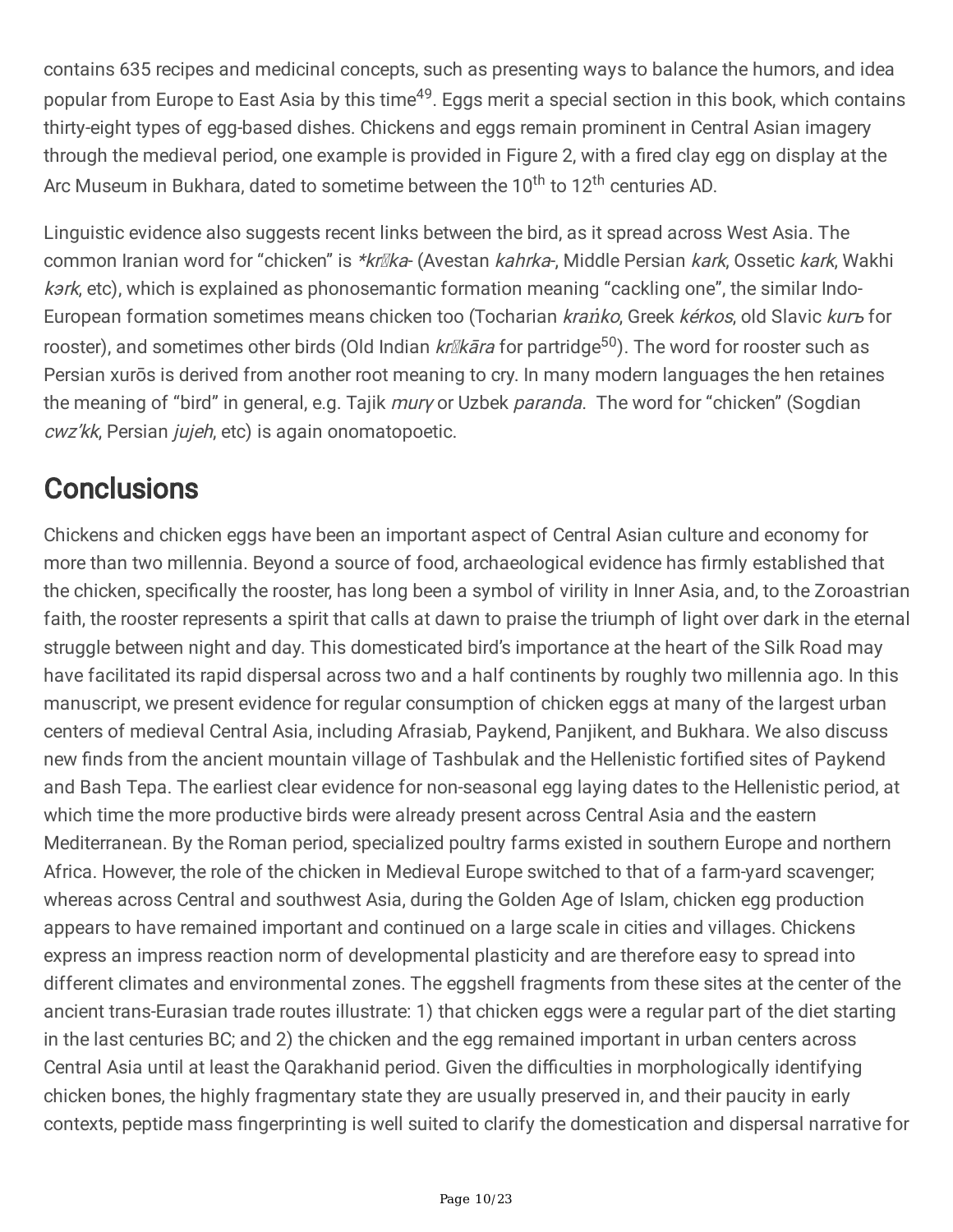the most enigmatic of the Old World domesticated animals (see Supplementary Discussions 1 and 2 for a summary of the ongoing debates and lack of clarity).

## References

1 Perry-Gal, L., Erlich, A., Gilboa, A. & Bar-Oz, G. Earliest economic exploitation of chicken outside East Asia: Evidence from the Hellenistic Southern Levant. PNAS 112, 9849-9854, doi:10.1073/pnas.1504236112 (2015).

2 Redding, R. W. The Pig and the Chicken in the Middle East: Modeling Human Subsistence Behavior in the Archaeological Record Using Historical and Animal Husbandry Data. J. Archaeol. Res. 23, 325-368, doi:10.1007/s10814-015-9083-2 (2015).

3 von der Osten-Sacken, E. Untersuchungen zur Geflügelwirtschaft im Alten Orient (Academic Press/Vandenhoeck & Ruprecht, Fribourg/Göttingen, 2015).

4 Betts, A. et al. Des divinités avestiques sur les peintures murales d'Akchakhan-kala, Ouzbékistan. CRAI 159, 1369-1396 (2015).

5 Wertmann, P. Sogdians in China: Archaeological and Art Historical Analyses of Tombs and Texts from the 3rd to the 10th Century AD (Darmstadt, Verlag Philipp von Zabern, 2015).

6 Grenet, F. & Minardi, M. The Image of the Zoroastrian God Srōsh: New Elements. Anc. Civiliz. Scythia Sib. 27, 154-173, doi:10.1163/15700577-12341389 (2021).

7 Lawler, A. Why did the Chicken Cross the World? (Atria, New York, 2014).

8 Sauer, C. O. Agricultural origins and dispersals (The American Geographical Society, 1952).

9 Wood-Gush, D. G. M. A History of the Domestic Chicken from Antiquity to the 19th Century. Poult. 38, 321-326, doi:10.3382/ps.0380321 (1959).

10 Carter, G. F. in *Man Across the Sea: Problems of pre-Columbian contacts* (eds C.L. Riley, J.C. Kelley, C.W. Pennington, & R.L. Rands) 78-218 (University of Texas Press, Austin, 1971).

11 von den Driesch, A. & Pöllath, N. in Vorträge des 18. Niederbayerischen Archäologentages (ed K. Schmotz) 145-162 (Marie Leidorf, Rahden, Westfalen, 2000).

12 Cicero, M. T. Cicero: On Divination, Book 1 (Oxford University Press, Oxford, 2007 [44BC]).

13 West, B. & Zhou, B.-X. Did chickens go North? New evidence for domestication. J. Archaeol. Sci. 15, 515-533, doi:10.1016/0305-4403(88)90080-5 (1988).

14 Hodgson, N. in Excavations at South Shields Roman Fort Vol. 1 (eds P. Bidwell & S. Speak) (Society of Antiquaries of Newcastle upon Tyne, Newcastle upon Tyne, 1994).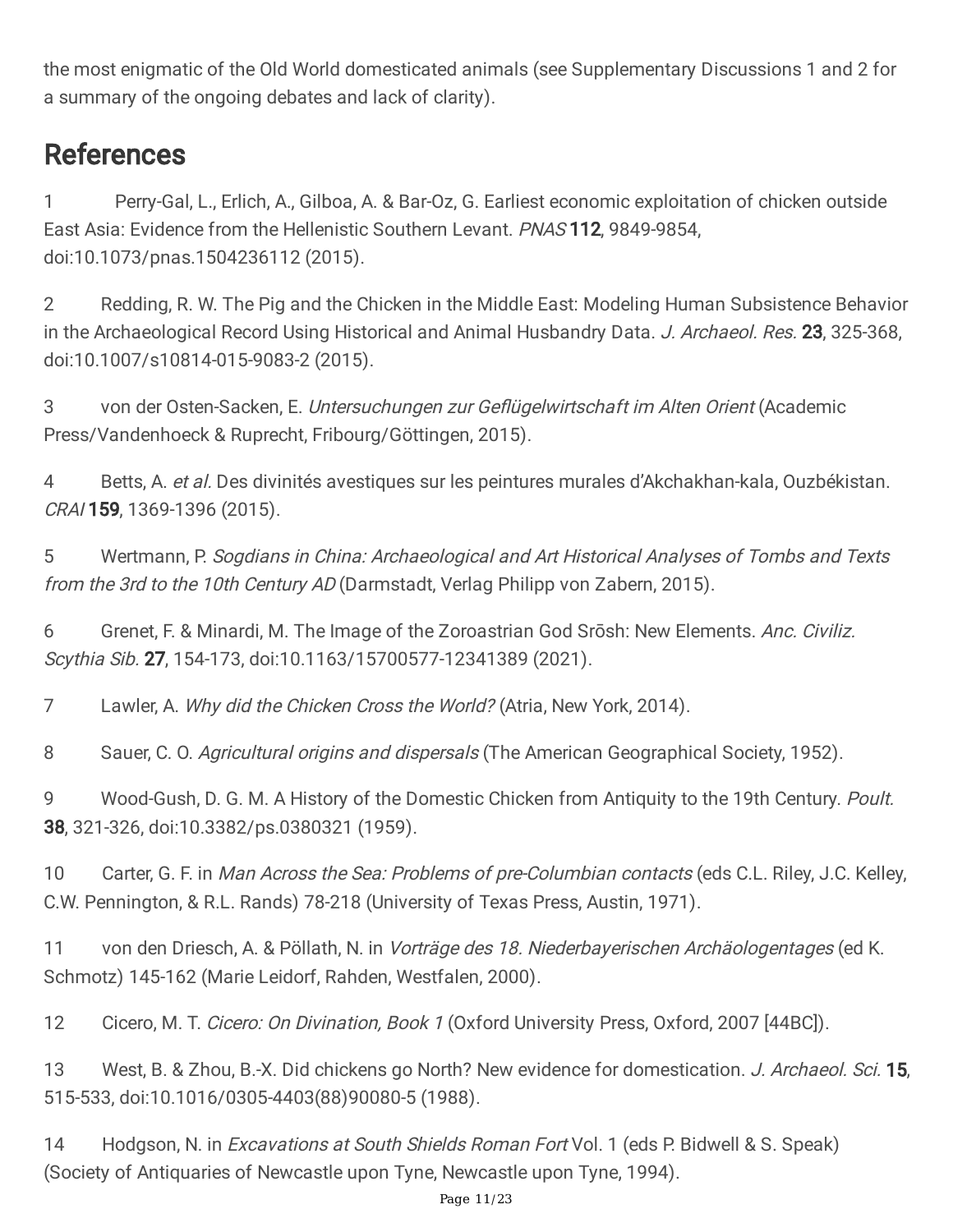15 Zeuner, F. E. A History of Domesticated Animals (Harper and Row, New York, 1963).

16 Woldekiros, H. S. et al. Archaeological and biometric perspectives on the development of chicken landraces in the Horn of Africa. Int. J. Osteoarchaeol. **29**, 728-735, doi:10.1002/oa.2773 (2019).

17 Eyre, L. B. Nordeskiold: The history of biology (Tudor Publishing, New York City, 1946).

18 Forster, E. S. & Heffer, E. H. Columella: De Re Rustica (William Heinemann, London, 1941).

19 Presslee, S. et al. The identification of archaeological eggshell using peptide markers. Sci. Technol. Archaeol. Res. 3, 89-99, doi:10.1080/20548923.1424300 (2017).

20 Demarchi, B., Presslee, S., Sakalauskaite, J., Fischer, R. & Best, J. The role of birds at Çatalhöyük revealed by the analysis of eggshell. *Quat. Int.* 543, 50-60, doi:10.1016/j.quaint.2020.02.009 (2020).

21 Fuller, D. Q. & Stevens, C. J. in From Foragers to Farmers. Papers in Honour of Gordon C. Hillman (eds Andrew S. Fairbairn & Ehud Weiss) 37-57 (Oxbow Books, Oxford, 2009).

22 Fuller, D. Q., Stevens, C. J. & McClatchie, M. in Ancient Plants and People. Contemporary Trends in Archaeobotany (eds M. Madella, C. Lancellotti, & M. Savard) 174-217 (University of Arizona Press, Tucson, 2014).

23 Stevens, C. J. An Investigation of Agricultural Consumption and Production Models for Prehistoric and Roman Britain. Environ. Archaeol. 8, 61-76, doi:10.1179/env.2003.8.1.61 (2003).

24 Stevens, C. J. in The origin and spread of domestic plants in Southwest Asia and Europe (eds S. Colledge & J. Conolly) 375-389 (Left Coast Press, Walnut Creek, 2007).

25 Van Neer, W., Noyen, K., De Cupere, B. & Beuls, I. On the Use of Endosteal Layers and Medullary Bone from Domestic Fowl in Archaeozoological Studies. J. Archaeol. Sci. 29, 123-134, doi:10.1006/jasc.2001.0696 (2002).

26 Maltby, M., Allen, M., Best, J., Fothergill, B. T. & Demarchi, B. Counting Roman chickens: Multidisciplinary approaches to human-chicken interactions in Roman Britain. J. Archaeol. Sci. Rep. 19, 1003-1015, doi:10.1016/j.jasrep.2017.09.013 (2018).

27 Allen, M. & Smith, A. in New Visions of the Countryside of Roman Britain, Vol. 1: The Rural Settlement of Roman Britain. Britannia Monograph Series (eds A. Smith, M. Allen, T. Brindle, & M. Fulford) 17-43 (Society for the Promotion of Roman Studies, London, 2016).

28 Aristotle. The works of Aristotle, Vol. 4 (Clarendon Press, Oxford, 1910 [fourth century BC]).

29 Apicius. De Re Coquinaria (1936).

30 Elder, P. t. Natural History (Harvard University Press, Cambridge, 1938 [AD79]).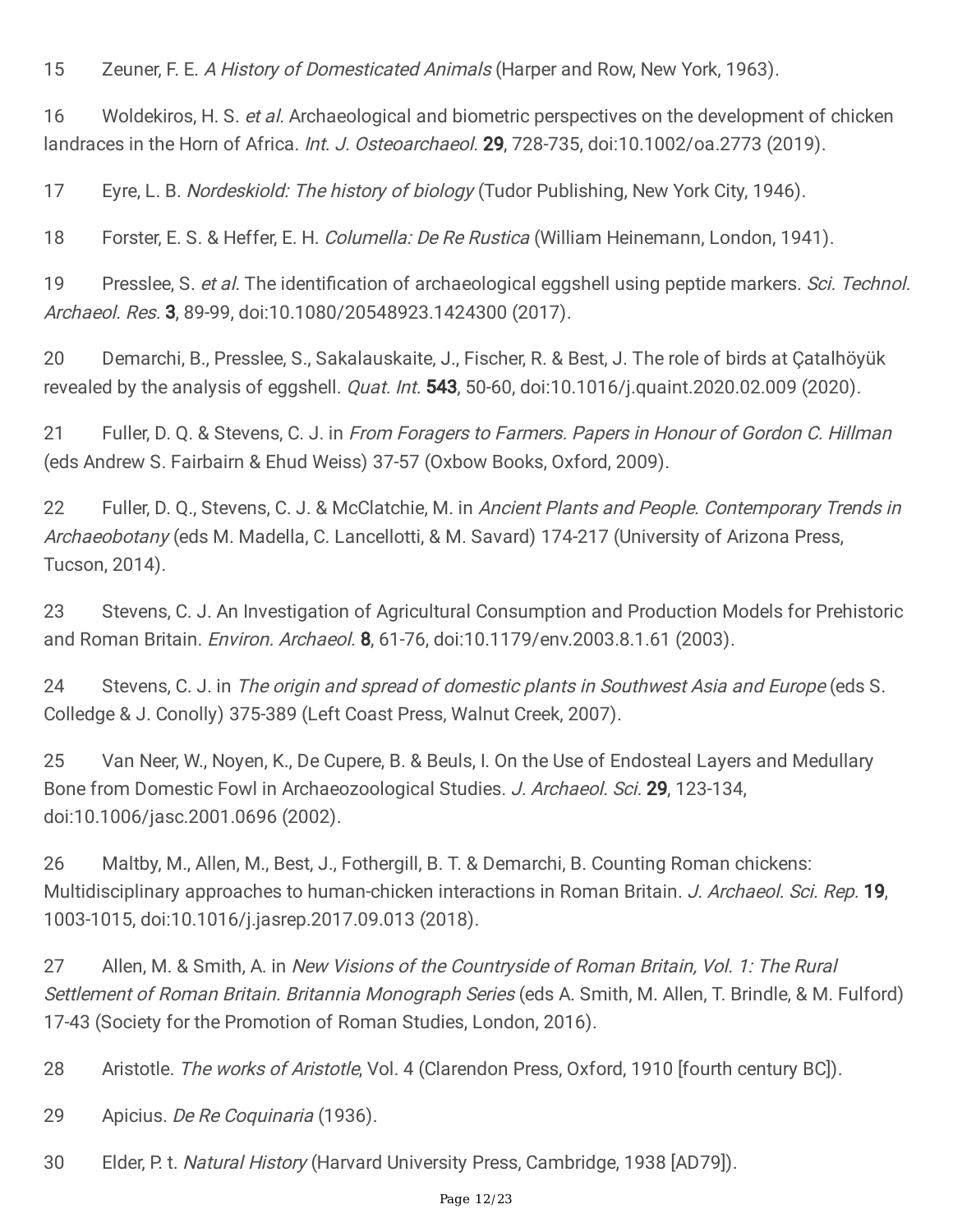31 Varro, M. T. De Re Rustica (Loeb Classical Library, London, 1934 [37BC]).

32 Meydan, H., Jang, C. P., Yıldız, M. A. & Weigend, S. Maternal Origin of Turkish and Iranian Native Chickens Inferred from Mitochondrial DNA D-loop Sequences. Asian-Australas. J. Anim. Sci. 29, 1547- 1554, doi:10.5713/ajas.15.1060 (2016).

33 Shahbazi, S., Mirhosseini, S. Z. & Romanov, M. N. Genetic Diversity in Five Iranian Native Chicken Populations Estimated by Microsatellite Markers. Biochem. Genet. 45, 63-75, doi:10.1007/s10528-006-9058-6 (2007).

34 Storey, A. A. et al. Investigating the Global Dispersal of Chickens in Prehistory Using Ancient Mitochondrial DNA Signatures. PLOS ONE 7, e39171, doi:10.1371/journal.pone.0039171 (2012).

35 Dhalla, M. N. Zoroastrian Civilization (Oxford University Press, Oxford, 1922).

36 Crawford, R. D. in Poultry Production (ed P. Hunton) 1-20 (Elsevier. Amsterdam. 1995).

37 Williams, A. in Papers in Honour of Professor Mary Boyce (ed J. Duchesne-Guillemin) 683-697 (E.J. Brill, Leiden, 1985).

38 Betts, A. et al. The Akchakhan-kala Wall Paintings: New Perspectives on Kingship and Religion in Ancient Chorasmia. J. Inner Asian Art Archaeol. 7, 125-165, doi:10.1484/j.Jiaaa.4.2017007 (2016).

39 Riboud, P. Bird-Priests in Central Asian Tombs of 6th-Century China and Their Significance in the Funerary Realm. Bull. Asia Inst. 21, 1-23 (2007).

40 Naveh, J. & Shaked, S. Aramaic Documents from Ancient Bactria (Fourth Century BCE) from the Khalili Collections (Khalili Family Trust, London, 2012).

41 Wu, X., Miller, N. F. & Crabtree, P. Agro-Pastoral Strategies and Food Production on the Achaemenid Frontier in Central Asia: A Case Study of Kyrzyltepa in Southern Uzbekistan. Iran 53, 93-117, doi:10.1080/05786967.2015.11834752 (2017).

42 Bendezu-Sarmiento, J. Ulug Depe. A forgotten city in Central Asia (MAFTUR. Mission Archéologique Franco-Turkmene, MAE, CNRS, 2012).

43 Sterckx, R. Food, Sacrifice, and Sagehood in Early China (Cambridge University Press, Cambridge, 2011).

44 Debaine-Francfort, C., Debaine, F. & Idriss, A. in Water and Sustainability in Arid Regions: Bridging the Gap Between Physical and Social Sciences (eds Graciela Schneier-Madanes & Marie-Francoise Courel) 181-202 (Springer Netherlands, Dordrecht, 2010).

45 Monchot, H., Lorain, T. & Bendezu-Sarmiento, J. in Humans and Caprines. From mountain to steppe, from hunting to husbandry (eds L. Gourichon, C. Daujeard, & J.-P. Brugal) 285-297 (Éditions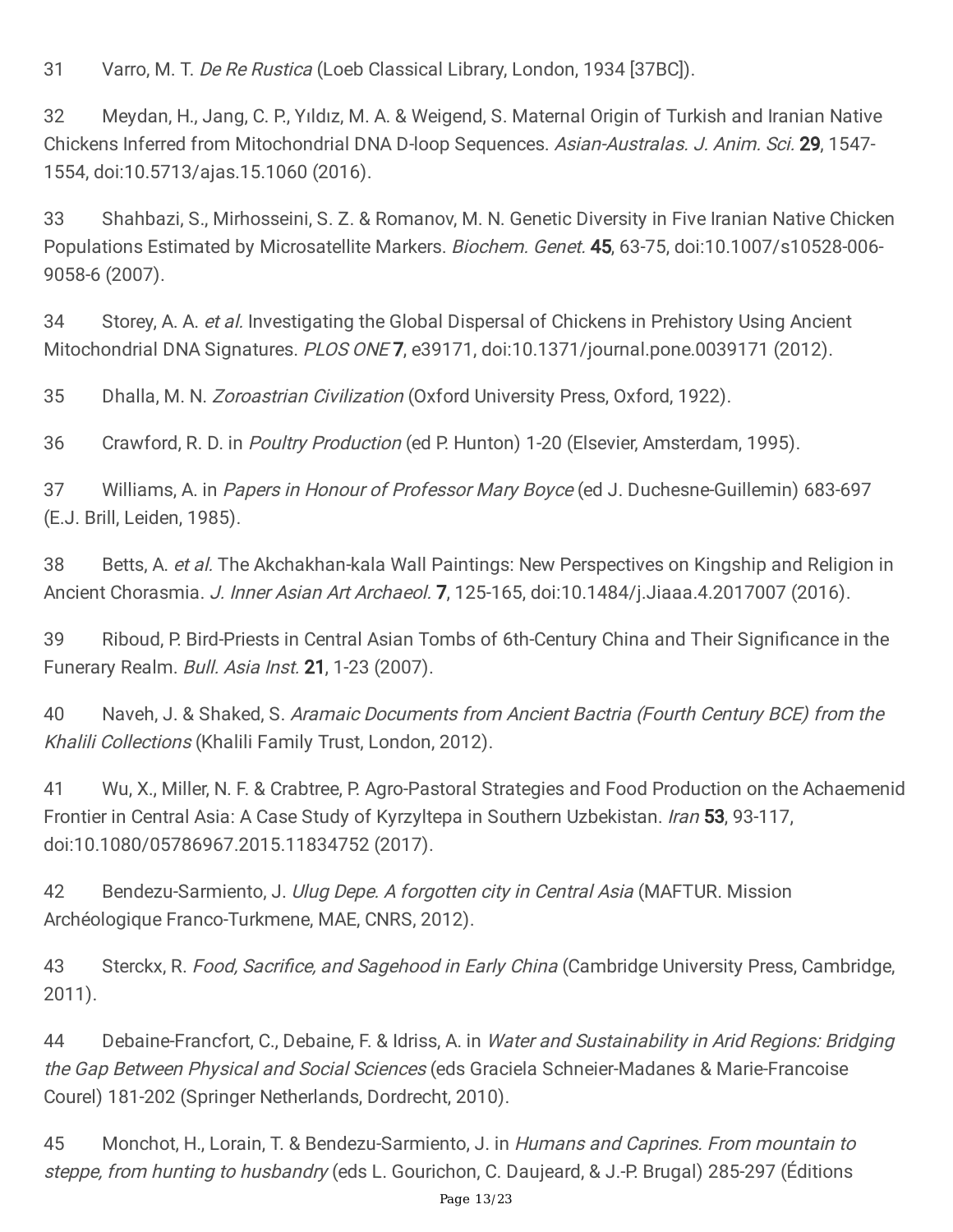APDCA, Antibes, 2019).

46 Grenet, F. Mithras, dieu Iranien: Nouvelles données. Topoi 11, 35-38 (2003).

47 Mashkour, M., Radin, V. & Thomas, R. in Persia's Imperial Power in Late Antiquity: The Great Wall of Gorgon and Frontier Landscapes of Sasanian Iran (ed E.W. Sauer) 539-672 (Oxbow Books, Oxford, 2013).

48 Lerner, J. A note on Sussanian harpies. *Iran* **13**, 166-171 (1975).

49 Perry, C. Scents and Flavors the Banqueter Favors (Kitab al-Wuslah ila l-Habib fi al-Tayyibat wal-Tib) (New York University Press, New York, 2017 [thirteenth century]).

50 Edel'man, D. I. *Etymology Dictionary of Iranian Languages (in Russian)*, Vol. 4 (Vostochnaja literatura, Moscow, 2011).

## **Methods**

## Sampling and Morphological Identification

For most of the sites discussed in this text, systematic collection of sediment samples for archaeobotanical floatation was conducted. The heavy fraction of the samples was wet screened though a 1.4mm geological sieve. The eggshells were collected from the wet screened sediments and recorded as to how many fragments per liter of sediment were recovered. For the site of Kafir Kala, eggshell fragments were handpicked by excavators during excavation, and further sediment samples have been collected but remains unfloated at present. The samples were fit into contexts using both radiocarbon dating and stratigraphic sequencing. All of the case studies in this paper are part of larger excavations and ongoing projects. The identification of eggshells was further conducted using a scanning electron microscope, which allowed us to verify that the breathing pores on the eggs matched those of modern chicken eggs in morphology and size. A selection of the shell fragments was then sent to the ZooMS facilities at the Max Planck Institute for the Science of Human History for further identification certainty.

## Peptide Mass Fingerprinting

Eggshell fragments were analyzed alongside a blank based upon previously published methods<sup>19,51</sup>. Eggshell fragments of approximately 20 mg were cleaned with 400 µl 0.5 M EDTA, washed three times with 400 µl ultra-pure water and left to dry overnight. Fragments were then crushed into a powder and incubated in 200 µl NaOCL (12% w/v) for 5 days. The supernatant was discarded and the samples were rinsed five times with 200 µl ultra-pure water, then they were resuspended in methanol (100%) and left to dry overnight. Samples were demineralized in 500 µl 0.6 M hydrochloric acid (HCl) for 10 min after which 500 µl of the supernatant was transferred to a 10 kDa ultrafilter (Sartorius, Vivaspin®) and centrifuged until completely passed through the filter. 500 µl of 50 mM ammonium bicarbonate (AmBic) was then added to the ultrafilter and the samples were centrifuged a second time. The filtrates were resuspended in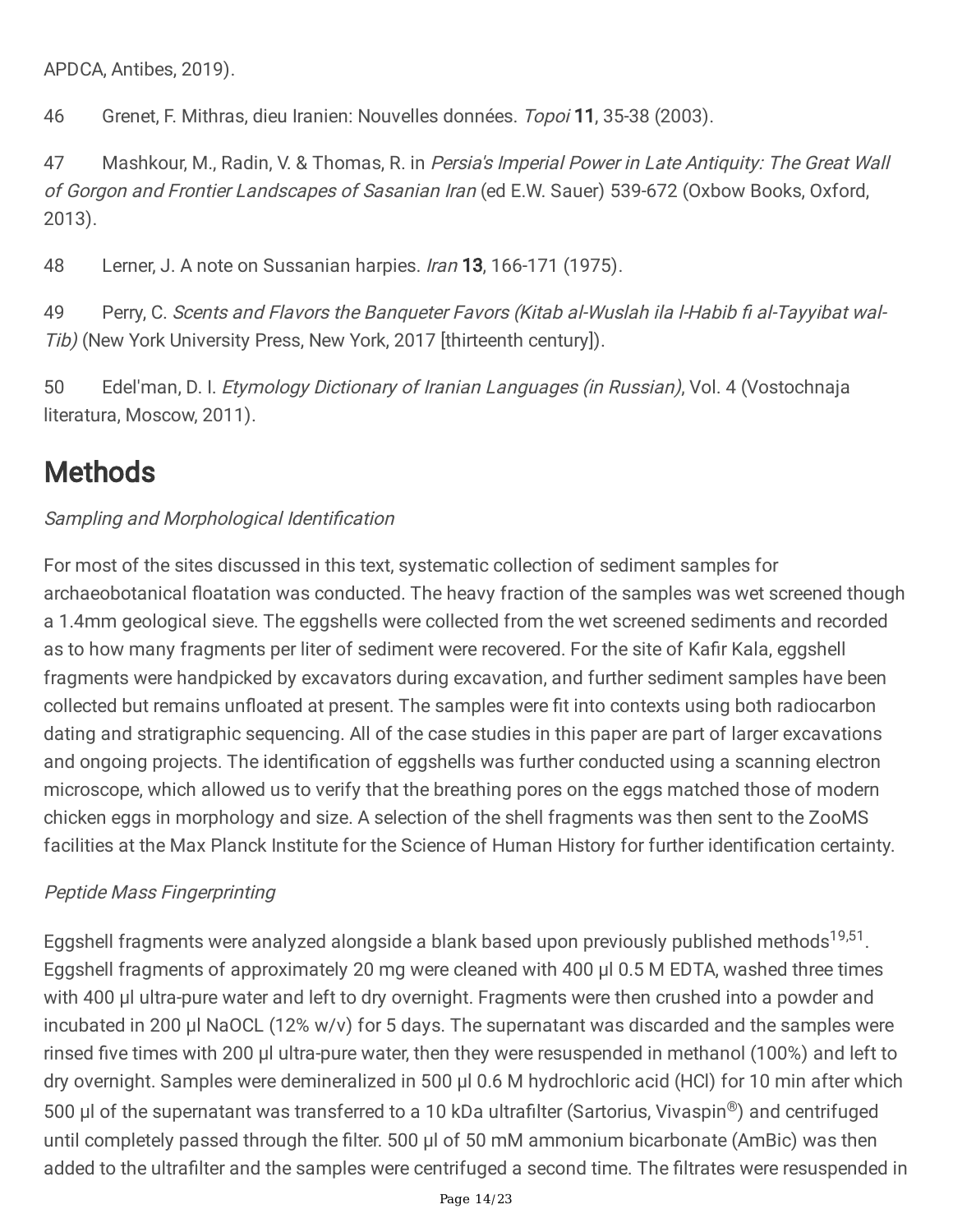200 µl AmBic. Half of the supernatant was transferred to a second tube, which was stored as a back-up. 11 µl of 100 mM CAA (2-chloracetamide)/100 mM TCEP (tris[2-carboxyethyl]phospine) solution was added to the remaining sample supernatant, and then they were digested with 1 µl 0.4 µg/µl of trypsin solution (Pierce<sup>™</sup> Trypsin Protease, Thermo Scientific) for 18h at 37°C. Following enzymatic digestion, peptides were purified and concentrated using 100 µl C18 resin ZipTips (Pierce™ C18 Tips, Thermo Scientific) with conditioning and eluting solutions composed of 50% acetonitrile (v/v) and 0.1% TFA and a lower hydrophobicity wash buffer of 0.1% TFA. Peptides were eluted in 50 µl conditioning solution.

The samples were spotted in triplicate onto an MTP AnchorChip 384-target plate, together with matrix solution (10 mg α-cyano-4-hydroxycinnamic in 7 mL 85% acetronitrile [ACN]/0.1% trifluoracetic acid [TFA]). The samples were analysed using an Autoflex Speed LRF matrix-assisted laser desorption/ionization-tandem time of flight mass spectrometer (MALDI-TOF-MS, Bruker Daltonics) with a smartbeam-II laser. A SNAP averaging algorithm was used to obtain monoisotopic masses (C: 4.9384, N: 1.3577, O: 1.4773, S: 0.0417, H: 7.7583). Resulting spectra were examined manually using the opensource software mMass<sup>52</sup> using peak picking with a signal to noise ratio of 3.0. Observed peaks were matched to a list of published taxon-specific  $m/z$  values<sup>19,53-55</sup>.

In order to confirm taxonomic identification, one eggshell sample with a high-quality MALDI spectra, identified as chicken (sample CP565, Afrasiab) was selected for further analysis using liquid chromatography with tandem mass spectrometry (LC-MS/MS) to obtain peptide sequence data. 20 µl of the sample extract was dried down and sent for LC-MS/MS analysis at the Functional Genomics Center Zurich. LC-MS/MS was conducted using a Q-Exactive HF mass spectrometer (Thermo Scientific) coupled with an ACQUITY UPLC M-Class system (Waters AG). Solvent composition at the two channels was 0.1% formic acid for channel A and 0.1% formic acid, 99.9% ACN for channel B. Column temperature was 50 °C. For each sample, 4 μl of peptides were loaded on a commercial MZ Symmetry C18 Trap Column (100 Å, 5 μm, 180 μm × 20 mm, Waters) followed by nanoEase MZ C18 HSS T3 Column (100 Å, 1.8 μm, 75 μm × 250 mm, Waters). The peptides were eluted at a flow rate of 300 nL/min by a gradient from 5 to 40% B in 120 min and 98% B in 5 min. The column was cleaned after each run with 98% solvent B for 5 min and holding 98% B for 8 min prior to re-establishing loading condition. The mass spectrometers were operated in data-dependent mode performing HCD (higher-energy collision dissociation) fragmentation on the 12 most intense signals per cycle. Full-scan MS spectra (300–1500 m/z) were acquired at a resolution of 120,000 at 200 m/z after accumulation to a target value (AGC) of 3,000,000, while HCD spectra were acquired at a resolution of 30,000 using a normalized collision energy of 28 (maximum injection time: 50 ms; AGC 10,000 ions). Unassigned singly-charged ions and ions were excluded. Precursor masses previously selected for MS/MS measurement were excluded from further selection for 30 s, and the exclusion window was set at 10 ppm. The samples were acquired using internal lock mass calibration on m/z 371.1012 and 445.1200.

Byonic v.3.2.0 (Protein Metrics Inc.<sup>56</sup> was used to analyse the LC-MS/MS data. The product ion spectra were searched against a reference database consisting of all sequence data in Swissprot and the entire proteomes of Anas plathyrhynchos plathyrhynchos (UP00001666), Aquila chrysaetos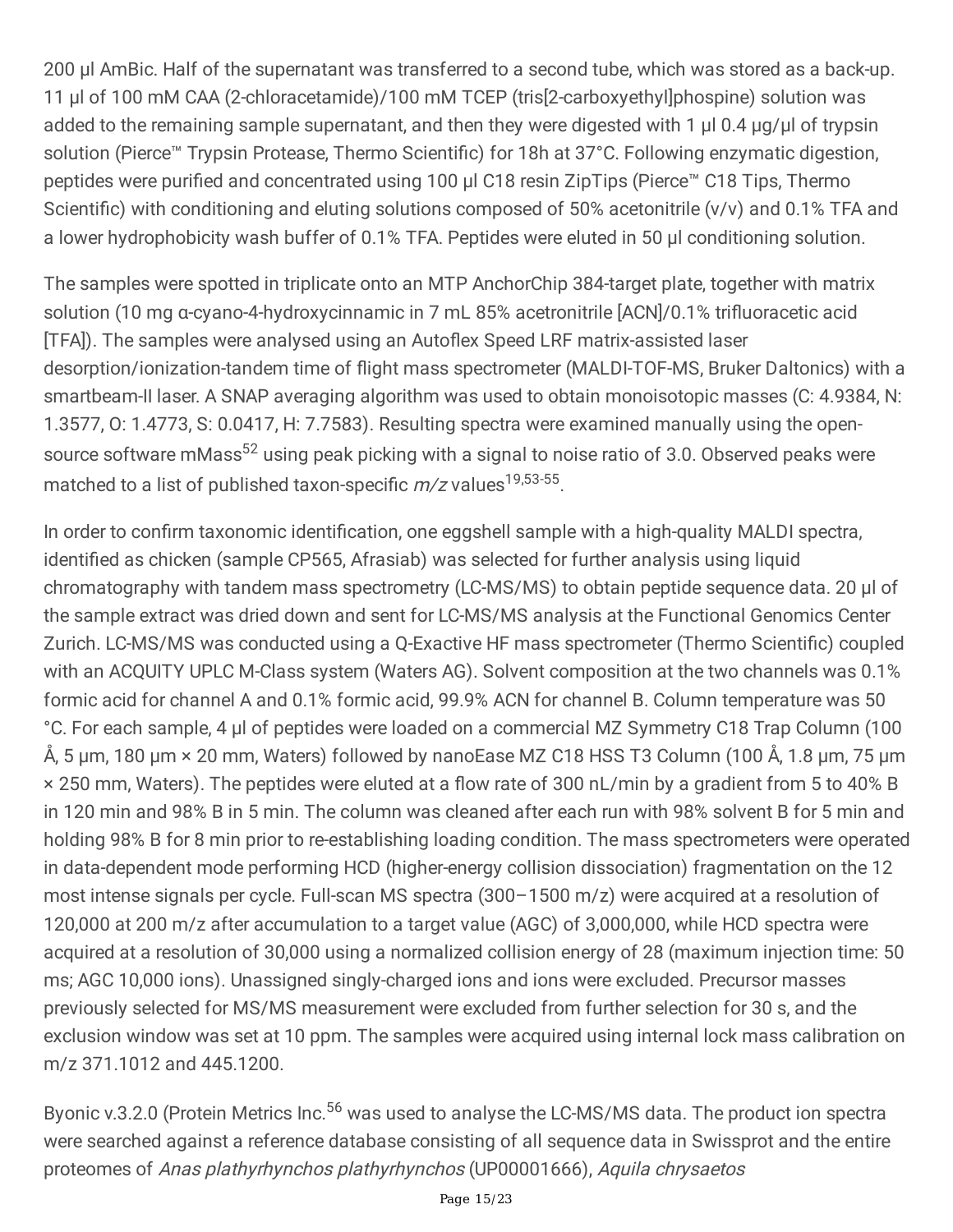chrysaetos (UP000472275), Bambusicola thoracicus (UP000237246), Corvus brachyrhynchos (UP000052976), Gallus gallus (UP000000539), Hailiaeetus albicilla (UP000054379), Numida meleagris (UP000243875), Opisthocomus hoazin (UP000053605) and Pterocles gutturalis (UP000053149), using the following parameter settings: fragment mass error: 30 ppm; precursor mass error: 5 ppm; cleavage sites semi-tryptic ragged N-search; 2 missed cleavages allowed; mass changes: 2 common, 1 rare; fixed: carbamidomethyl on cysteine (C); common: oxidation on histidine (H), methionine (M), proline (P) and tryptophan (W), dioxidation on M and W, trioxidation on C, deamidation on asparagine (N) and glutamine (Q), pyro-Glu on N-term Q; rare: ammonia-loss on N-term C, pyro-Gly on N-term glutamic acid (E); no sequence variations allowed, wildcard search disabled.

The masses of all observed MALDI  $m/z$  peaks were compared to the list of peptides found in Byonic to identify corresponding peptide sequences (protein FDR 1%, LogProb  $\geq 1$ , unique peptides  $\geq 2$ , and at least 2 peptides with a PEP2D score lower than 0.01). These sequences were aligned with published markers, checked for uniqueness using NCBI Blast and mapped back onto the corresponding protein sequences using Geneious Prime 2020.1.

### Methods references

51 Van der Sluis, L. G. *et al.* Combining histology, stable isotope analysis and ZooMS collagen fingerprinting to investigate the taphonomic history and dietary behaviour of extinct giant tortoises from the Mare aux Songes deposit on Mauritius. Palaeogeog. Palaeoclimatol. Palaeoecol. 416, 80-91, doi:10.1016/j.palaeo.2014.06.003 (2014).

52 Strohalm, M., Hassman, M., Kosata, B. & Kodícek, M. mMass data miner: an open source alternative for mass spectrometric data analysis. Rapid Commun. Mass Spectrom. 22, 905-908, doi:10.1002/rcm.3444 (2008).

53 Stewart, J. R. M. et al. Walking on Eggshells: A Study of Egg Use in Anglo-Scandinavian York Based on Eggshell Identification Using ZooMS. Int. J. Osteoarchaeol. 24, 247-255, doi:10.1002/oa.2362 (2013).

54 Stewart, J. R. M., Allen, R. B., Jones, A. K. G., Penkman, K. & Collins, M. ZooMS: making eggshell visible in the archaeological record. J. Archaeol. Sci. 40, 1797-1804, doi:10.1016/j.jas.2012.11.007 (2013).

55 Demarchi, B. et al. Birds of prey and humans in prehistoric Europe: A view from El Mirón Cave, Cantabria (Spain). J. Archaeol. Sci. Rep. 24, 244-252, doi:10.1016/j.jasrep.2019.01.010 (2019).

56 Bern, M., Kil, Y. J. & Becker, C. Byonic: Advanced Peptide and Protein Identification Software. Curr. Protoc. Bioinform. 40, 13.20.11-13.20.14, doi:10.1002/0471250953.bi1320s40 (2012).

57 Studer, J. in Archaeozoology of the Near East V Vol. 62 (eds H. Buitenhuis, A.M. Choyke, M. Mashkour, & A.H. Al-Shiyab) 273-281 (ARC Publicaties Groningen, 2002).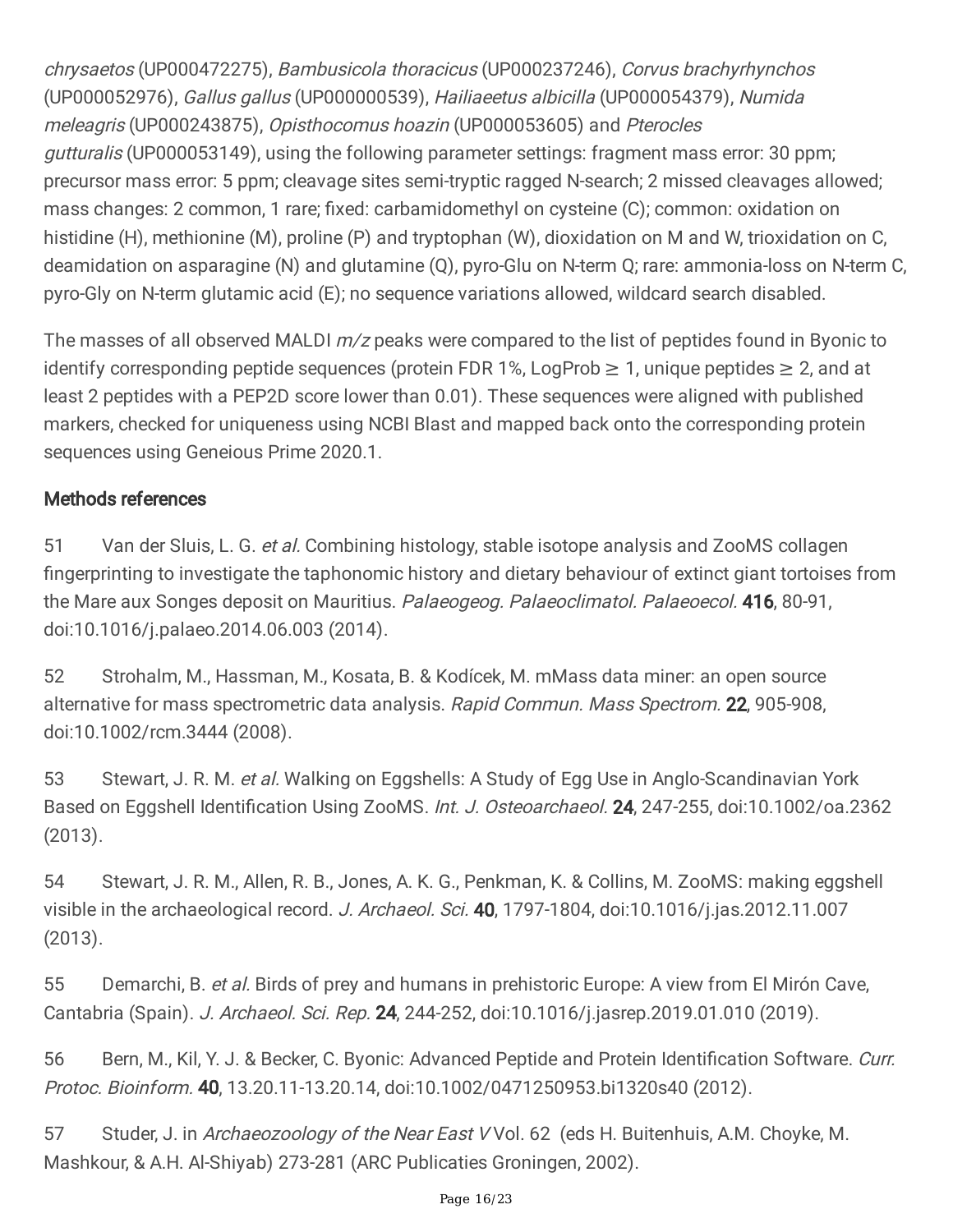58 Friedl, H. Tierknochenfunde aus Kassope/Griechenland (4.-1. Jh. v. Chr.). PhD thesis, Ludwich Maximilian University (1984).

59 Hoepfner, W., Dakaris, S., Gravani, K. & Schwandler, E. L. in Geschichte des Wohnens, Band I: 5000 v. Chr.–500 n. Chr., Vorgeschichte, Frühgeschichte, Antike (ed W. Hoepfner) 368-383 (Deutsche Verlgs-Anstalt, Stuttgart, 1999).

60 Dräger, N. Tierknochenfunde aus der Stadt auf dem Magdalensverg bei Klagenfurt in Kärnten, I. Die Vogelknochen, Vol. 33 (Verlas des Geschichtsvereines für Kärnten, Kärnten, 1964).

61 Moser, B. Die Tierknochenfunde aus dem latènezeitlichen Oppidum von Altenburg-Rheinau. I. Charakterisierung des Fundgutes, Pferd, Hund, Hausgeflügel und Wildtiere. PhD thesis, Ludwig Maximilian University (1986).

62 Boessneck, J. in Studien zu Abodiacum-Epfach (ed J. Werner) 213-261 (C.H. Beck, Munich, 1964).

63 Boessneck, J., von den Driesch, A., Meyer-Lemppenau, U. & Wechsler-von Ohlen, E. Die Tierknochenfunde aus dem Oppidum von Manching (Franz Steiner Verlag, Frankfurt a.M., 1971).

64 Fuller, B. T. et al. Isotopic reconstruction of human diet and animal husbandry practices during the Classical-Hellenistic, imperial, and Byzantine periods at Sagalassos, Turkey. Am. J. Phys. Anthropol. 149, 157-171, doi:10.1002/ajpa.22100 (2012).

65 Sidebotham, S. E. & Wendrich, W. Berenike 1997: Report of the 1997 Excavations at Berenike and the Survey of the Egyptian Eastern Desert, Including Excavations at Shenshef (Research School CNWS, Leiden, 1999).

66 Lentacker, A. & Van Neer, W. Bird Remains from Two Sites on the Red Sea Coast and some Observations on Medullary Bone. Int. J. Osteoarchaeol. 6, 488-496, doi:10.1002/(SICI)1099-1212(199612)6:5<488::AID-OA301>3.0.CO;2-W (1996).

67 Hamilton-Dyer, S. The domestic fowl and other birds from the Roman site of Mons Claudianus, Egypt. Int. J. Osteoarchaeol. 7, 326-329, doi:10.1002/(SICI)1099-1212(199707/08)7:4<326::AID-OA358>3.0.CO;2-Y (1997).

68 Meadow, R. W. in Tepe Yahya: The Early Period (ed T.W. Beale) (Harvard University Press, Cambridge, 1986).

69 LaBianca, Ø. S., Haynes, L. A., Hubbard, L. E. & Running, L. G. Sedentarization and Nomadization: Food System Cycles at Hesban and Vicinity in Transjordan (Andrews University Press, Berrien Springs, 1990).

70 Hellwing, S., Sade, M. & Kishon, V. in Shiloh: The Archaeology of a Biblical Site. Monograph Series (ed I. Finkelstein) 309-350 (Institute of Archaeology, Tel Aviv University, Tel Aviv, 1993).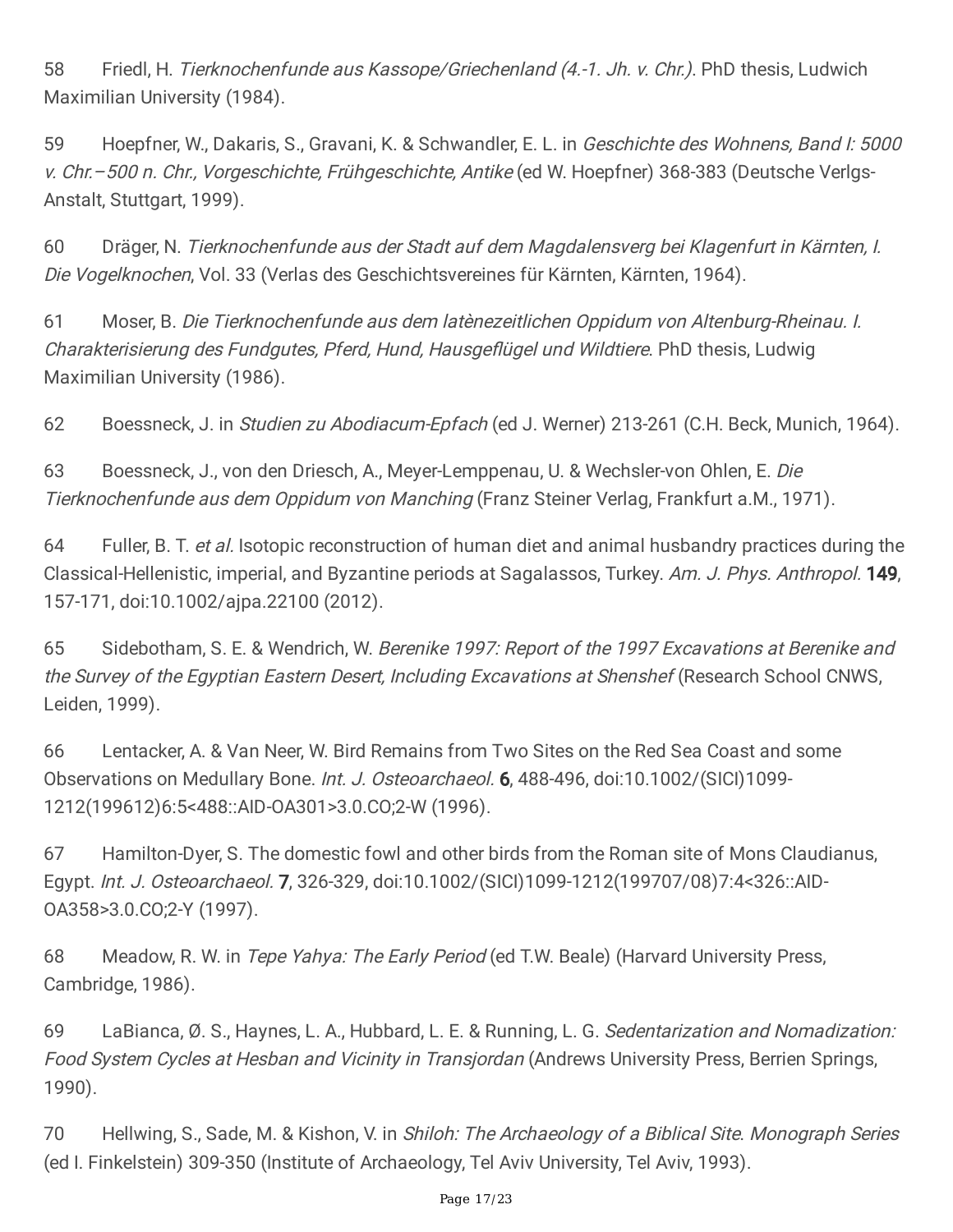71 Croft, P. in The Renewed Archaeological Excavations at Lachish (1973-1994) (ed D. Ussishkin) 2254-2348 (Emery and Claire Yass Publications in Archaeology, Tel Aviv, 2004).

72 Redding, R. W. in Excavations at Coptos (Qift) in Upper Egypt, 1987-1992. Supplemental Series (eds S.C. Herbert & A. Berlin) 205-220 (Journal of Roman Archaeology, Portsmouth, 2003).

73 Boessneck, J., von den Driesch, A. & Ziegler, R. in Maadi III: The Non-Lithic Finds and the Structural Remains of the Predynastic Settlement (eds I. Rizkana & J. Seeher) 87-128 (Verlag Phillipp von Zabern, Mainz am Rhein, 1989).

74 Lepetz, S. L'animal dans l'économie gallo-romaine. Rev. Archeol. de Picardie 12, 81-147 (1996).

75 Davis, S. J. M. Mammal and Bird Remains from the Iron Age and Roman periods at Castro Marim, Algarve. Trabalhos de CIPA 107 (2007).

76 Hernandez-Carrasquilla, F. Some comments on the introduction of domestic fowl in Iberia. Archaeofauna 1, 45-53 (1992).

77 Trentacoste, A. The Etruscans and their Animals: the Zooarchaeology of Forcello di Bagnolo San Vito (Mantova). PhD thesis, University of Sheffield (2014).

78 De Grossi Mazzorin, J. in Atti del 3° convegno nazionale di archeozoologica (eds I. Fiore, G. Malerba, & S. Chilardi) 351-364 (Instituto Polografico e Zecca dello Stato, Rome, 2005).

79 Poulain-Josien, T. Un dépotoir augustéen à Argentomagus (Saint-Marcel, Indre). Rev. Archéol. Cent. Fr. 5, 3-39 (1966).

80 Seigle, M. Pules et cogs en Gaule durant les deux âges du Fer. Master thesis, Université Lumiere Lyon (2014).

81 Woldekiros, H. S. & D'Andrea, A. C. Early Evidence for Domestic Chickens (Gallus gallus domesticus) in the Horn of Africa. Int. J. Osteoarchaeol. 27, 329-341, doi:10.1002/oa.2540 (2017).

## **Declarations**

## Acknowledgements

B. Demarchi provided proteomic reference data for chicken eggshell. Research funds and support were provided by the Max Planck Society and the European Research Council, grant number 851102, Fruits of Eurasia: Domestication and Dispersal (FEDD).

## Author contributions

C.P., K.K.R., N.B., and R.N.S. conceived and designed the study. C.P. and K.K.R. conducted proteomic analyses. B.M.M., M.V.B, K.A., and R.D.M. analyzed sediment samples and collected eggshell fragments.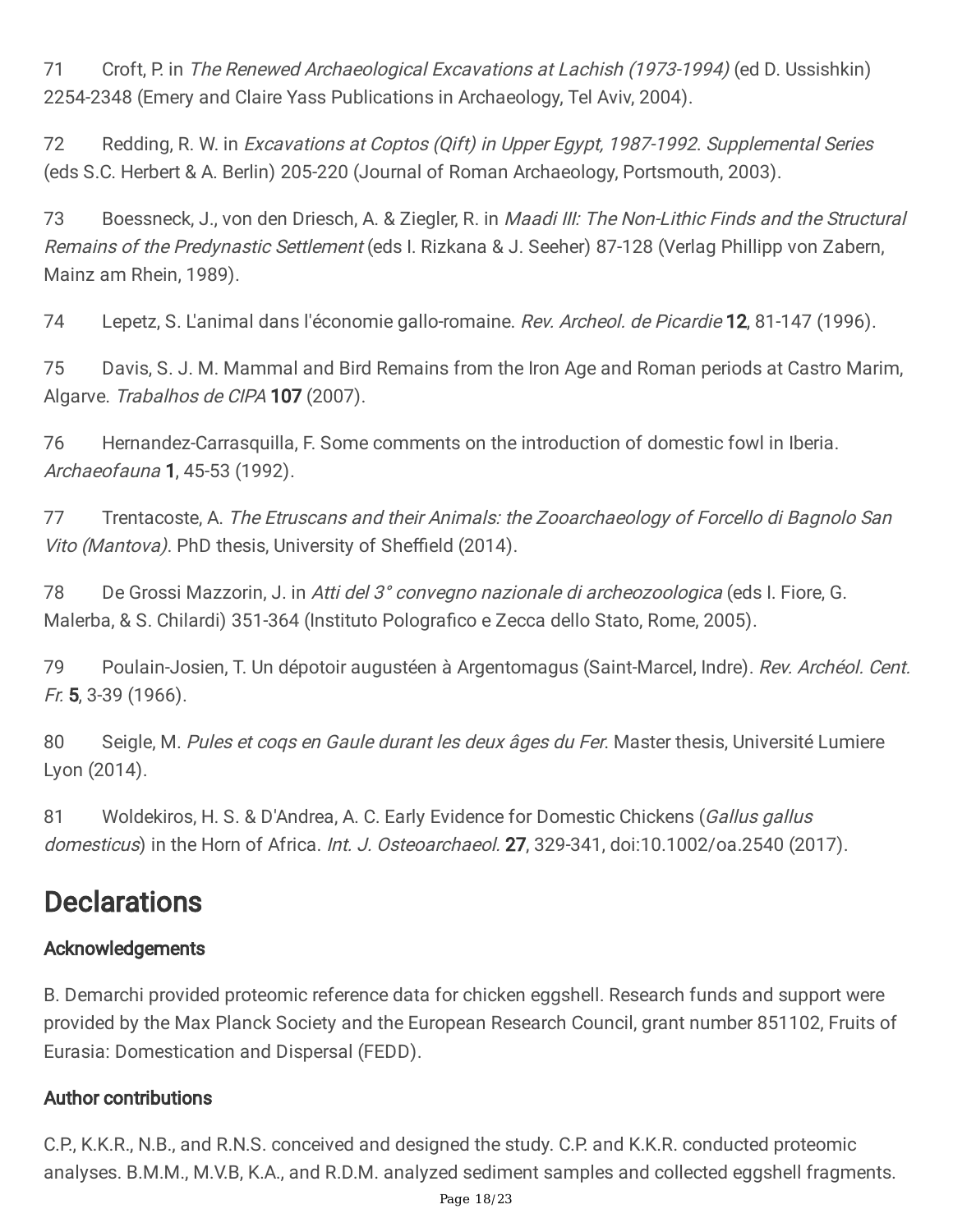S.S., B.M.-M., F.M., M.S., R.H., A.B., M.F., T.H., F.K., A.O., S.W., P.L., and R.N.S. provided samples. C.P. and R.N.S. wrote the paper, with critical input from all authors.

### Competing interest declaration

The authors declare no competing interests.

### Data availability statement

MALDI-ToF-MS spectra that support the findings of this study are available in Zenodo (doi: 10.5281/zenodo.4084517). MS/MS data files are available at PXD031493 and were uploaded through MassIVE (MSV000088794, doi: 10.25345/C5HK35). For review, MS/MS data files are available for download with an FTP client using username 'MSV000088794\_reviewer', password 'eggshell' and the download link: [ftp://MSV000088794@massive.ucsd.edu.](ftp://MSV000088794@massive.ucsd.edu/) Upon acceptance the dataset will be made publicly available.

### Additional Information

Supplementary Information is available for this paper. Correspondence and requests for materials should be addressed to Robert N. Spengler III [\(spengler@shh.mpg.de](mailto:spengler@shh.mpg.de)).

ORCID 0000-0002-5648-6930

### Extended data legends

Extended Data Table 1: Key Archaeological Sites Supporting the Westward Spread, Linked to Figure 1.

Extended Data Table 2: Sample numbers, site and context information, and final identification of the eggshell fragments included in this study.

Extended Data Table 3: Proteins identified in sample CP565 (Afrasiab) with a LogProb  $\geq 5$ , and at least 2 unique peptides.

## **Figures**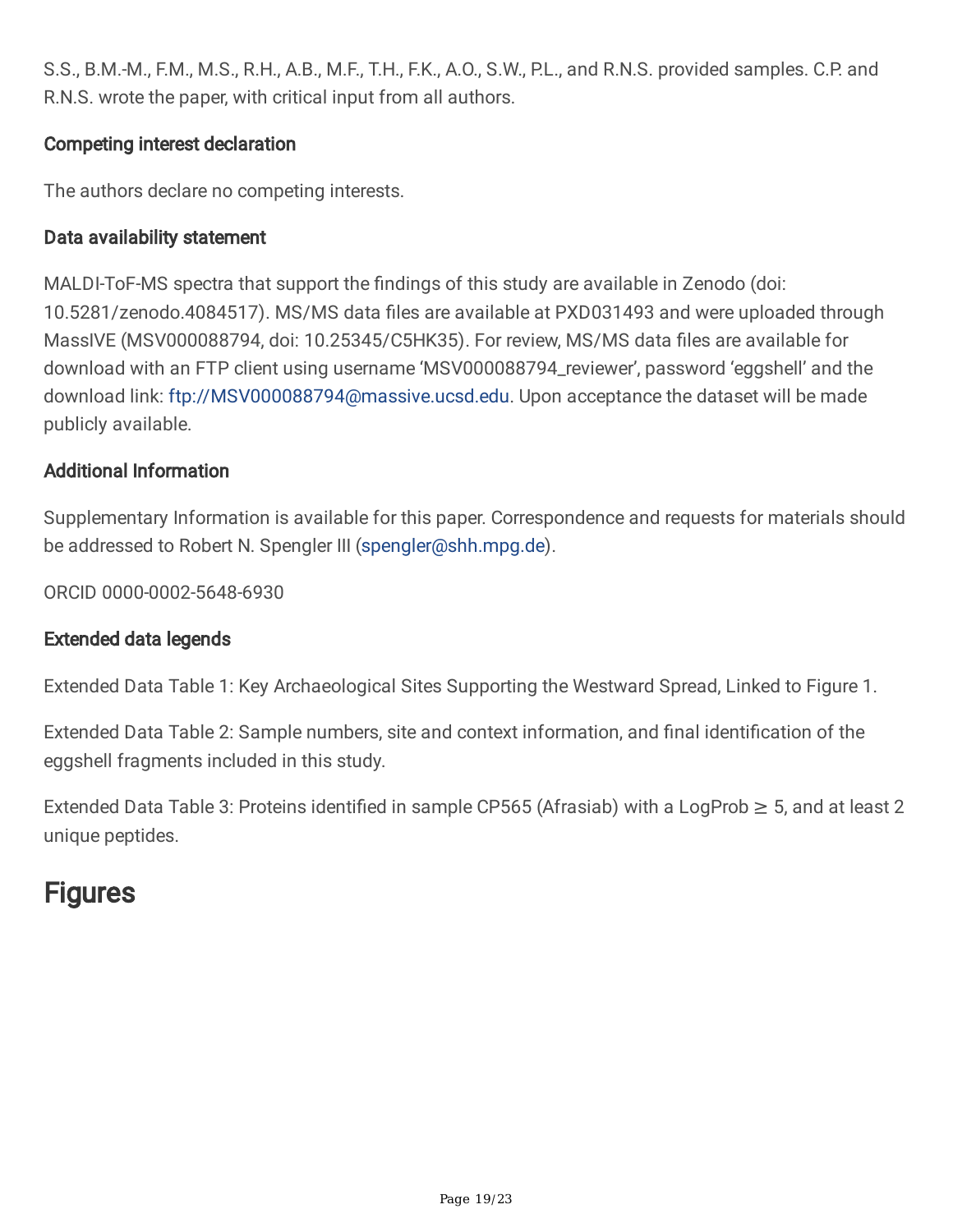

Key data points in the dispersal of the chicken, information for this map is provided in Extended Data Table 1 and Supplementary Discussion 3. Given the quantity of evidence for chickens in Roman and medieval Europe and West Asia, this map is not comprehensive, but rather provides an idea of the rapid rate of adoption of chicken rearing.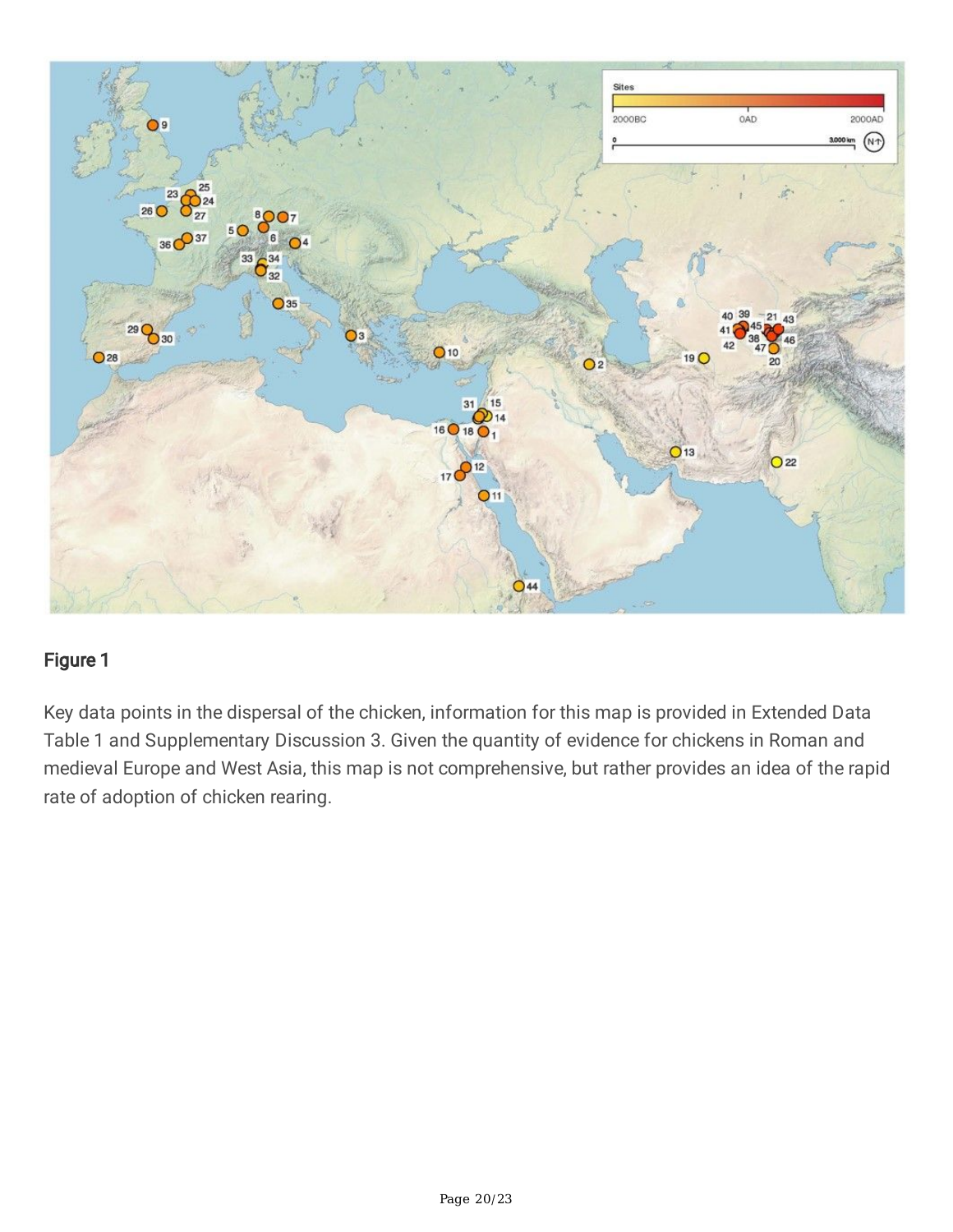

SEM images of a Bash Tepa egg shell, emphasizing morphologically distinct breathing pores at magnifications x30 (a), x150 (b), x750 (e and f). c) a ceramic egg with clay balls from Bukhara dating between the tenth and twelfth centuries AD; d) the Sophytes coin from Bactria in 300 BC; g) a fragment of an ossuary from Bash Tepa dating to the last centuries BC, with an apparent chicken on the top; h) a depiction of a rooster priest on the sarcophagus of Lord Shi from the Xian Museum (AD 579); i) a sixth century depiction of two Zoroastrian rooster priests from the Met collections.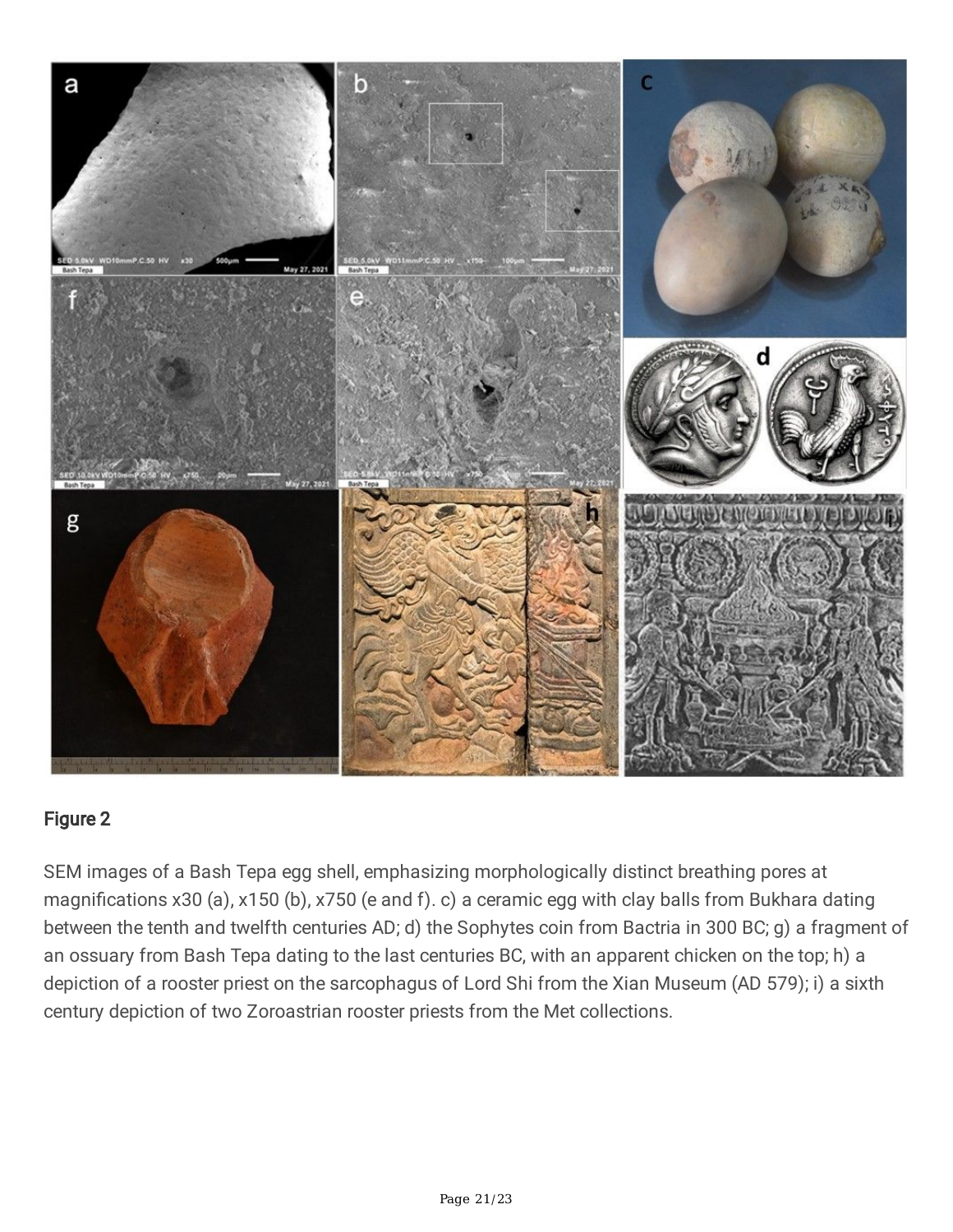

Image of fragments of ancient eggshells, showing the shape and surface coloration as well as the general curvature of the fragments. (a) eggshells from the Bash Tepa FS2 sample; (b) an eggshell from the Paykend FS8 sample (midden); (c) an eggshell from the Paykend FS15 sample (rabat); (d) an Afrasiab eggshell; and (e) a Tashbulak eggshell.